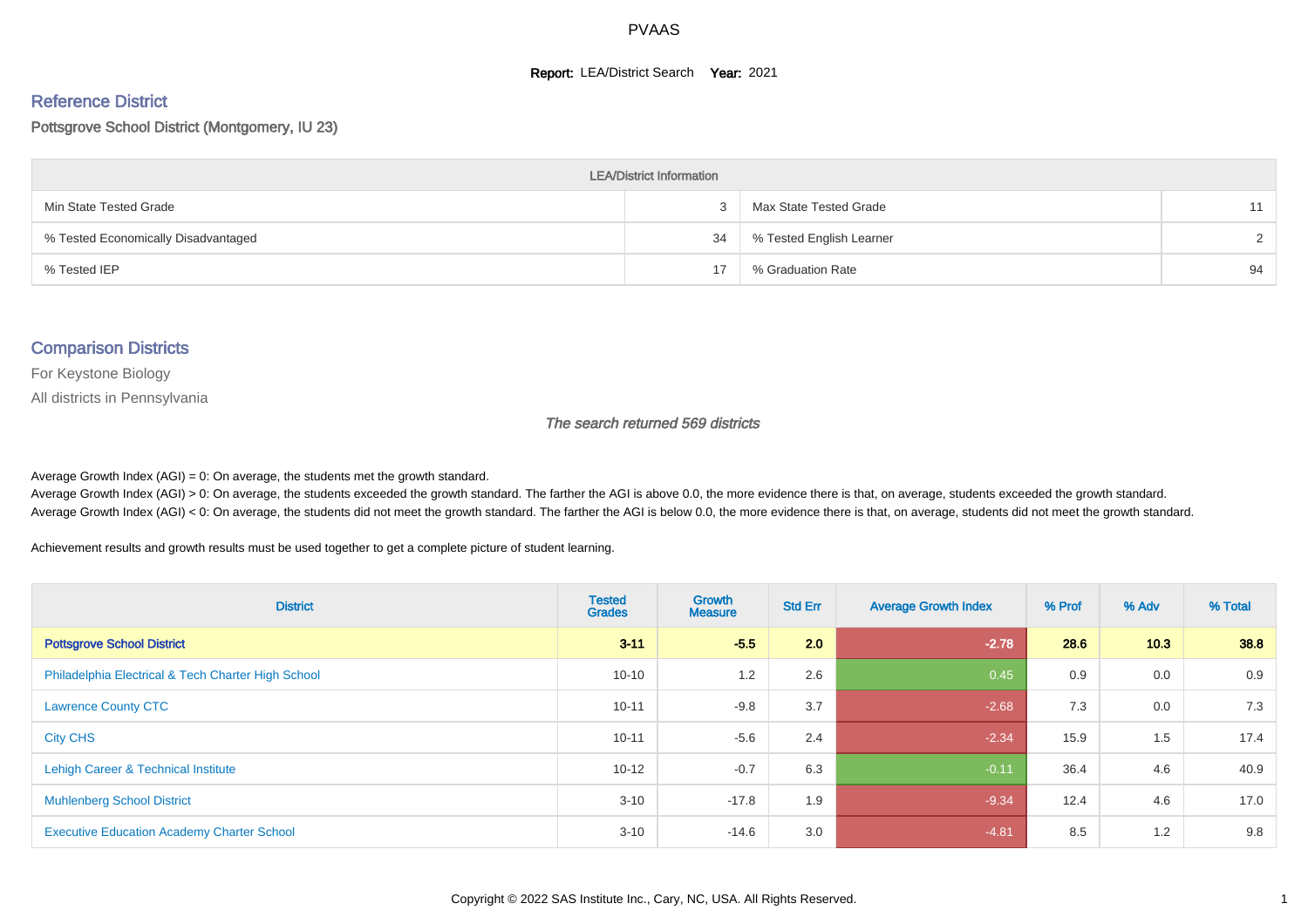| <b>District</b>                               | <b>Tested</b><br><b>Grades</b> | Growth<br><b>Measure</b> | <b>Std Err</b> | <b>Average Growth Index</b> | % Prof | % Adv | % Total |
|-----------------------------------------------|--------------------------------|--------------------------|----------------|-----------------------------|--------|-------|---------|
| <b>Pottsgrove School District</b>             | $3 - 11$                       | $-5.5$                   | 2.0            | $-2.78$                     | 28.6   | 10.3  | 38.8    |
| <b>Chartiers-Houston School District</b>      | $3 - 10$                       | $-16.5$                  | 3.5            | $-4.79$                     | 26.3   | 6.6   | 32.9    |
| <b>Neshannock Township School District</b>    | $3 - 10$                       | $-12.5$                  | 2.7            | $-4.73$                     | 29.0   | 13.0  | 42.0    |
| <b>Mid Valley School District</b>             | $3 - 10$                       | $-11.1$                  | 2.7            | $-4.07$                     | 28.3   | 8.1   | 36.4    |
| <b>Shikellamy School District</b>             | $3 - 10$                       | $-8.3$                   | 2.4            | $-3.42$                     | 20.8   | 18.5  | 39.2    |
| Lackawanna Trail School District              | $3 - 10$                       | $-11.0$                  | 3.3            | $-3.35$                     | 13.1   | 18.0  | 31.2    |
| <b>Wissahickon School District</b>            | $3 - 10$                       | $-5.3$                   | 1.7            | $-3.14$                     | 27.5   | 29.0  | 56.6    |
| Jefferson-Morgan School District              | $3 - 10$                       | $-12.0$                  | 3.9            | $-3.09$                     | 28.6   | 6.1   | 34.7    |
| <b>California Area School District</b>        | $3 - 10$                       | $-13.7$                  | 4.5            | $-3.06$                     | 41.7   | 16.7  | 58.3    |
| <b>Avonworth School District</b>              | $3 - 10$                       | $-6.2$                   | 2.3            | $-2.68$                     | 35.9   | 14.1  | 50.0    |
| <b>Antietam School District</b>               | $3 - 10$                       | $-9.5$                   | 3.7            | $-2.57$                     | 20.9   | 1.5   | 22.4    |
| <b>Carmichaels Area School District</b>       | $3 - 10$                       | $-7.0$                   | 3.1            | $-2.30$                     | 17.8   | 9.6   | 27.4    |
| <b>Yough School District</b>                  | $3 - 10$                       | $-6.2$                   | 2.7            | $-2.27$                     | 28.9   | 8.8   | 37.7    |
| <b>Wyoming Area School District</b>           | $3 - 10$                       | $-5.5$                   | 2.5            | $-2.21$                     | 32.0   | 9.6   | 41.6    |
| <b>West Middlesex Area School District</b>    | $3 - 10$                       | $-7.4$                   | 3.5            | $-2.11$                     | 32.0   | 9.6   | 41.6    |
| <b>Cambria Heights School District</b>        | $3 - 10$                       | $-6.2$                   | 2.9            | $-2.11$                     | 25.0   | 13.0  | 38.0    |
| <b>Sto-Rox School District</b>                | $3 - 10$                       | $-7.0$                   | 3.5            | $-1.99$                     | 3.2    | 0.0   | $3.2\,$ |
| <b>Shanksville-Stonycreek School District</b> | $3 - 10$                       | $-8.6$                   | 5.5            | $-1.55$                     | 17.6   | 23.5  | 41.2    |
| <b>Troy Area School District</b>              | $3 - 10$                       | $-4.7$                   | 3.2            | $-1.46$                     | 22.8   | 16.5  | 39.2    |
| <b>Northeast Bradford School District</b>     | $3 - 10$                       | $-5.0$                   | 3.7            | $-1.35$                     | 30.6   | 4.8   | 35.5    |
| <b>Rose Tree Media School District</b>        | $3 - 10$                       | $-2.8$                   | 2.1            | $-1.33$                     | 35.2   | 29.6  | 64.8    |
| <b>Beaver Area School District</b>            | $3 - 10$                       | $-3.0$                   | 2.5            | $-1.16$                     | 25.8   | 27.8  | 53.6    |
| <b>Harmony Area School District</b>           | $3 - 10$                       | $-5.7$                   | 5.0            | $-1.13$                     | 33.3   | 0.0   | 33.3    |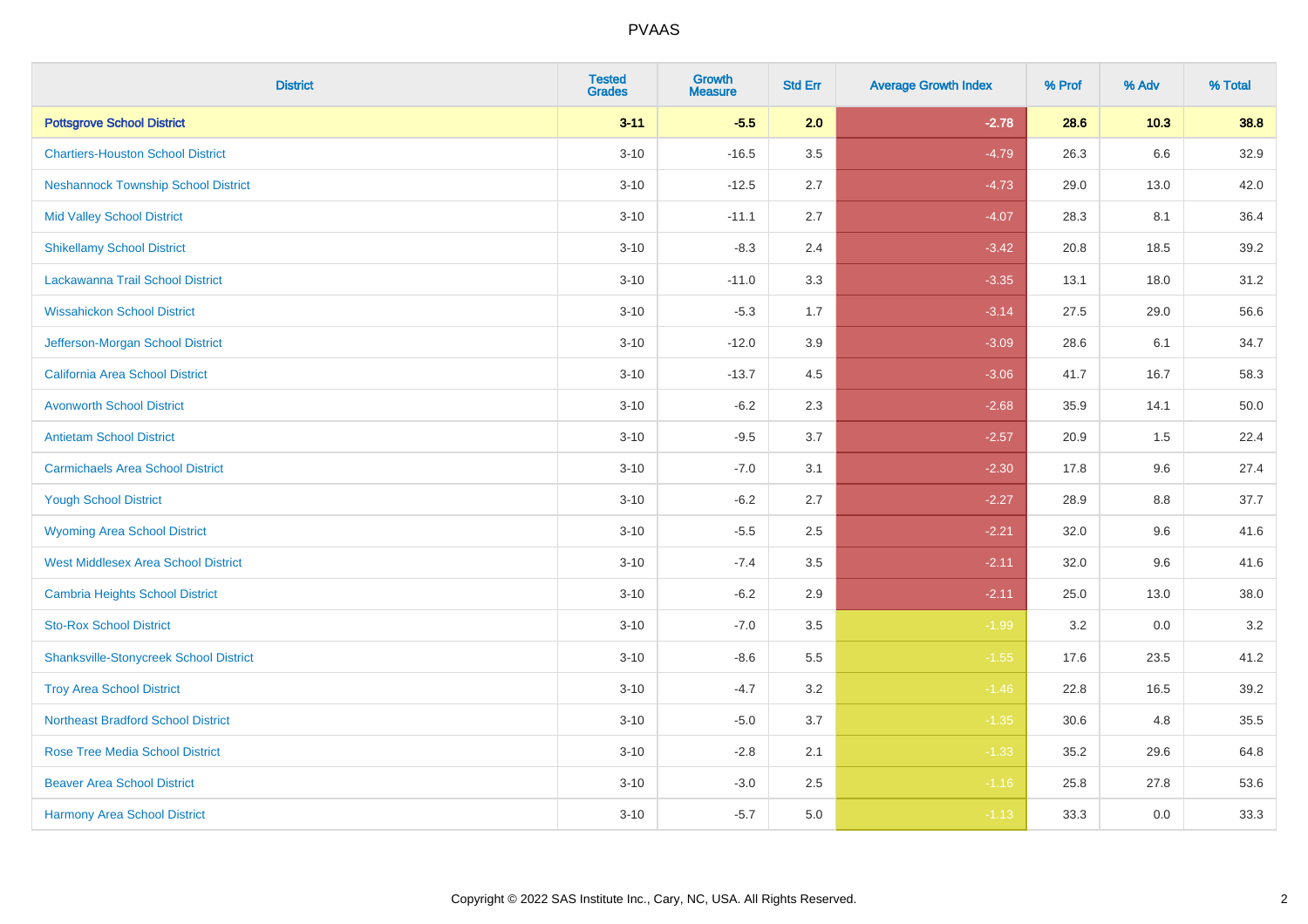| <b>District</b>                            | <b>Tested</b><br><b>Grades</b> | Growth<br><b>Measure</b> | <b>Std Err</b> | <b>Average Growth Index</b> | % Prof | % Adv  | % Total |
|--------------------------------------------|--------------------------------|--------------------------|----------------|-----------------------------|--------|--------|---------|
| <b>Pottsgrove School District</b>          | $3 - 11$                       | $-5.5$                   | 2.0            | $-2.78$                     | 28.6   | $10.3$ | 38.8    |
| <b>Moshannon Valley School District</b>    | $3 - 10$                       | $-5.1$                   | 4.6            | $-1.12$                     | 25.0   | 12.5   | 37.5    |
| <b>Mahanoy Area School District</b>        | $3 - 10$                       | $-3.4$                   | 3.1            | $-1.07$                     | 21.4   | 8.6    | 30.0    |
| <b>Northwest Area School District</b>      | $3 - 10$                       | $-3.2$                   | 3.3            | $-0.97$                     | 30.4   | 13.0   | 43.5    |
| <b>Propel Charter School-Montour</b>       | $3 - 10$                       | $-3.4$                   | 3.6            | $-0.93$                     | 7.7    | 0.0    | 7.7     |
| <b>Mount Union Area School District</b>    | $3 - 10$                       | $-2.5$                   | 2.8            | $-0.89$                     | 19.8   | 5.8    | 25.6    |
| <b>Reynolds School District</b>            | $3 - 10$                       | $-3.0$                   | 3.5            | $-0.87$                     | 27.3   | 9.1    | 36.4    |
| <b>Carbondale Area School District</b>     | $3 - 10$                       | $-2.8$                   | 3.2            | $-0.87$                     | 27.5   | 2.9    | 30.4    |
| <b>Valley Grove School District</b>        | $3 - 10$                       | $-4.0$                   | 5.5            | $-0.72$                     | 68.4   | 15.8   | 84.2    |
| <b>Tri-Valley School District</b>          | $3 - 10$                       | $-2.7$                   | 3.9            | $-0.69$                     | 31.0   | 9.5    | 40.5    |
| <b>Monessen City School District</b>       | $3 - 10$                       | $-3.9$                   | 5.6            | $-0.69$                     | 21.0   | 10.5   | 31.6    |
| <b>Southeastern Greene School District</b> | $3 - 10$                       | $-2.3$                   | 4.4            | $-0.53$                     | 29.0   | 9.7    | 38.7    |
| <b>Clearfield Area School District</b>     | $3 - 10$                       | $-1.3$                   | 3.7            | $-0.34$                     | 43.9   | 24.6   | 68.4    |
| <b>MaST Community Charter School</b>       | $3 - 10$                       | $-0.9$                   | 2.5            | $-0.34$                     | 25.0   | 21.6   | 46.6    |
| <b>Ferndale Area School District</b>       | $3 - 10$                       | $-1.1$                   | 4.1            | $-0.27$                     | 21.0   | 7.9    | 29.0    |
| <b>Fort Cherry School District</b>         | $3 - 10$                       | $-0.7$                   | 3.1            | $-0.21$                     | 30.6   | 14.1   | 44.7    |
| <b>Portage Area School District</b>        | $3 - 10$                       | $-0.5$                   | 3.3            | $-0.14$                     | 27.0   | 20.6   | 47.6    |
| <b>Freeport Area School District</b>       | $3 - 10$                       | $-0.2$                   | 2.1            | $-0.10$                     | 37.4   | 29.8   | 67.2    |
| <b>Garnet Valley School District</b>       | $3 - 10$                       | 0.2                      | 1.7            | 0.13                        | 34.9   | 26.4   | 61.3    |
| <b>Marion Center Area School District</b>  | $3 - 10$                       | $0.8\,$                  | 2.9            | 0.27                        | 23.3   | 11.1   | 34.4    |
| South Williamsport Area School District    | $3 - 10$                       | 0.9                      | 3.1            | 0.31                        | 38.4   | 11.6   | 50.0    |
| <b>MaST Community Charter School II</b>    | $3 - 10$                       | 1.4                      | 3.0            | 0.45                        | 16.1   | 4.6    | 20.7    |
| <b>Abington School District</b>            | $3 - 10$                       | 0.9                      | 1.6            | 0.57                        | 29.7   | 28.7   | 58.4    |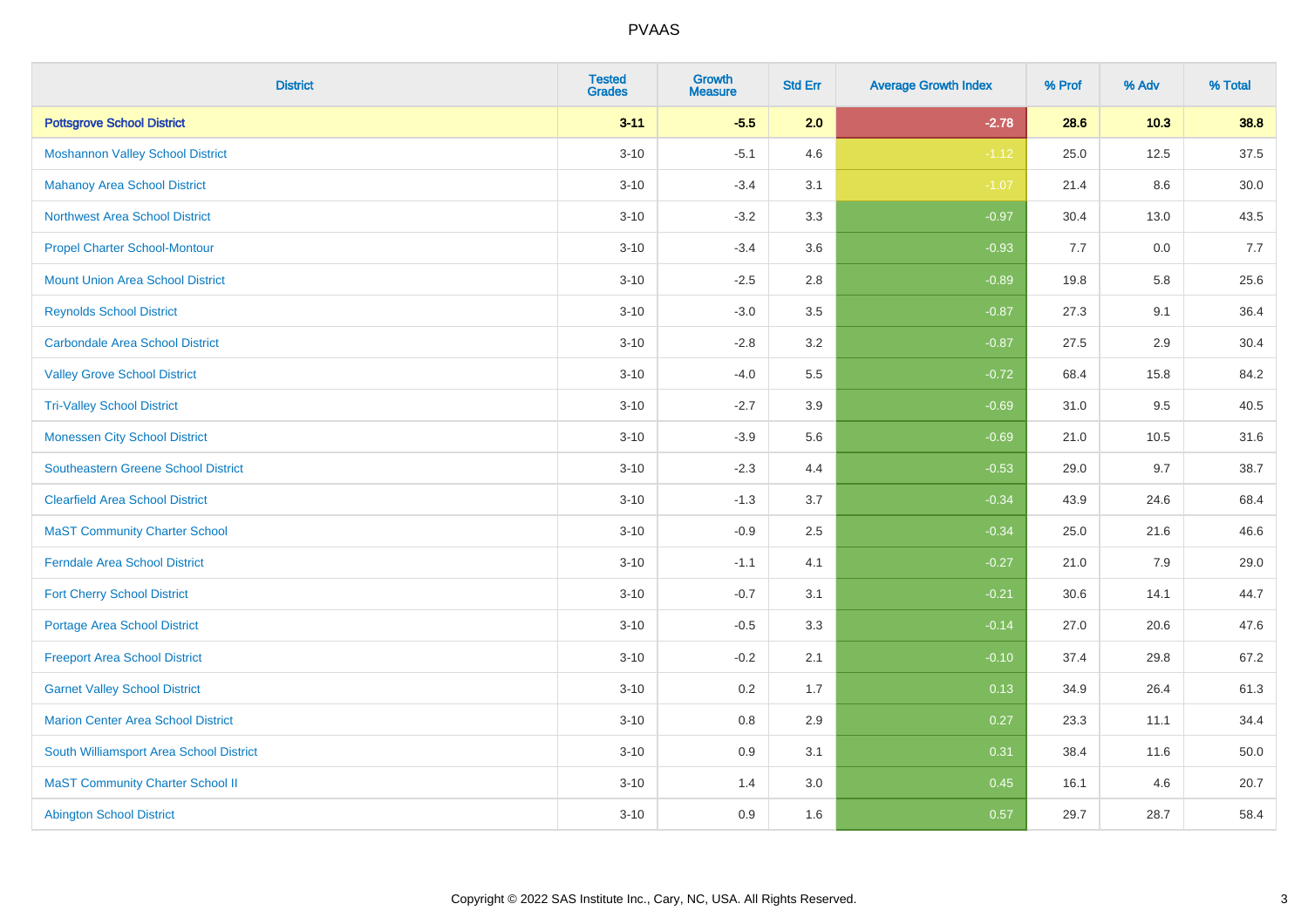| <b>District</b>                                    | <b>Tested</b><br><b>Grades</b> | <b>Growth</b><br><b>Measure</b> | <b>Std Err</b> | <b>Average Growth Index</b> | % Prof | % Adv | % Total |
|----------------------------------------------------|--------------------------------|---------------------------------|----------------|-----------------------------|--------|-------|---------|
| <b>Pottsgrove School District</b>                  | $3 - 11$                       | $-5.5$                          | 2.0            | $-2.78$                     | 28.6   | 10.3  | 38.8    |
| <b>Sullivan County School District</b>             | $3 - 10$                       | 2.5                             | 4.3            | 0.58                        | 43.6   | 7.7   | 51.3    |
| <b>Bethlehem-Center School District</b>            | $3 - 10$                       | 2.1                             | 3.5            | 0.59                        | 32.3   | 4.6   | 36.9    |
| <b>Belmont Charter School</b>                      | $3 - 10$                       | 2.2                             | 3.4            | 0.64                        | 5.3    | 1.8   | 7.0     |
| <b>Centennial School District</b>                  | $3 - 10$                       | 1.5                             | 1.5            | 0.98                        | 23.6   | 12.4  | 36.0    |
| <b>Southeast Delco School District</b>             | $3 - 10$                       | 3.9                             | 3.5            | 1.12                        | 18.6   | 3.4   | 22.0    |
| <b>Bellwood-Antis School District</b>              | $3 - 10$                       | 3.5                             | 2.8            | 1.24                        | 40.9   | 19.4  | 60.2    |
| <b>Bloomsburg Area School District</b>             | $3 - 10$                       | 4.3                             | 3.4            | 1.26                        | 36.5   | 20.6  | 57.1    |
| <b>Mastery Charter School - Thomas Campus</b>      | $3 - 10$                       | 7.9                             | 5.7            | 1.39                        | 12.5   | 0.0   | 12.5    |
| <b>Central Valley School District</b>              | $3 - 10$                       | 4.7                             | 2.6            | 1.83                        | 37.8   | 18.5  | 56.3    |
| <b>Benton Area School District</b>                 | $3 - 10$                       | 8.1                             | 4.0            | 2.01                        | 35.7   | 28.6  | 64.3    |
| <b>Wallingford-Swarthmore School District</b>      | $3 - 10$                       | 5.0                             | 2.2            | 2.25                        | 33.3   | 37.1  | 70.4    |
| <b>Glendale School District</b>                    | $3 - 10$                       | 7.9                             | 3.5            | 2.25                        | 42.6   | 9.3   | 51.8    |
| <b>Commonwealth Charter Academy Charter School</b> | $3 - 10$                       | 4.2                             | 1.6            | 2.68                        | 27.0   | 15.6  | 42.5    |
| South Butler County School District                | $3 - 10$                       | 6.3                             | 2.2            | 2.80                        | 37.8   | 19.2  | 57.0    |
| Allegheny-Clarion Valley School District           | $3 - 10$                       | 12.3                            | 4.1            | 3.03                        | 33.3   | 19.0  | 52.4    |
| <b>Kane Area School District</b>                   | $3 - 10$                       | 8.8                             | 2.9            | 3.07                        | 31.4   | 19.8  | 51.2    |
| <b>Mars Area School District</b>                   | $3 - 10$                       | 6.6                             | 1.9            | 3.45                        | 36.7   | 32.4  | 69.1    |
| <b>Tredyffrin-Easttown School District</b>         | $3 - 10$                       | 8.7                             | 2.4            | 3.57                        | 35.2   | 35.8  | 71.0    |
| Maritime Academy Charter School                    | $3 - 10$                       | 13.2                            | 3.1            | 4.29                        | 24.0   | 1.3   | 25.3    |
| Montrose Area School District                      | $3 - 10$                       | 12.3                            | 2.8            | 4.41                        | 37.8   | 28.9  | 66.7    |
| <b>Pennridge School District</b>                   | $3 - 10$                       | 7.4                             | 1.5            | 5.10                        | 32.0   | 27.6  | 59.6    |
| <b>Fleetwood Area School District</b>              | $3 - 10$                       | 10.4                            | 2.0            | 5.19                        | 31.7   | 25.8  | 57.5    |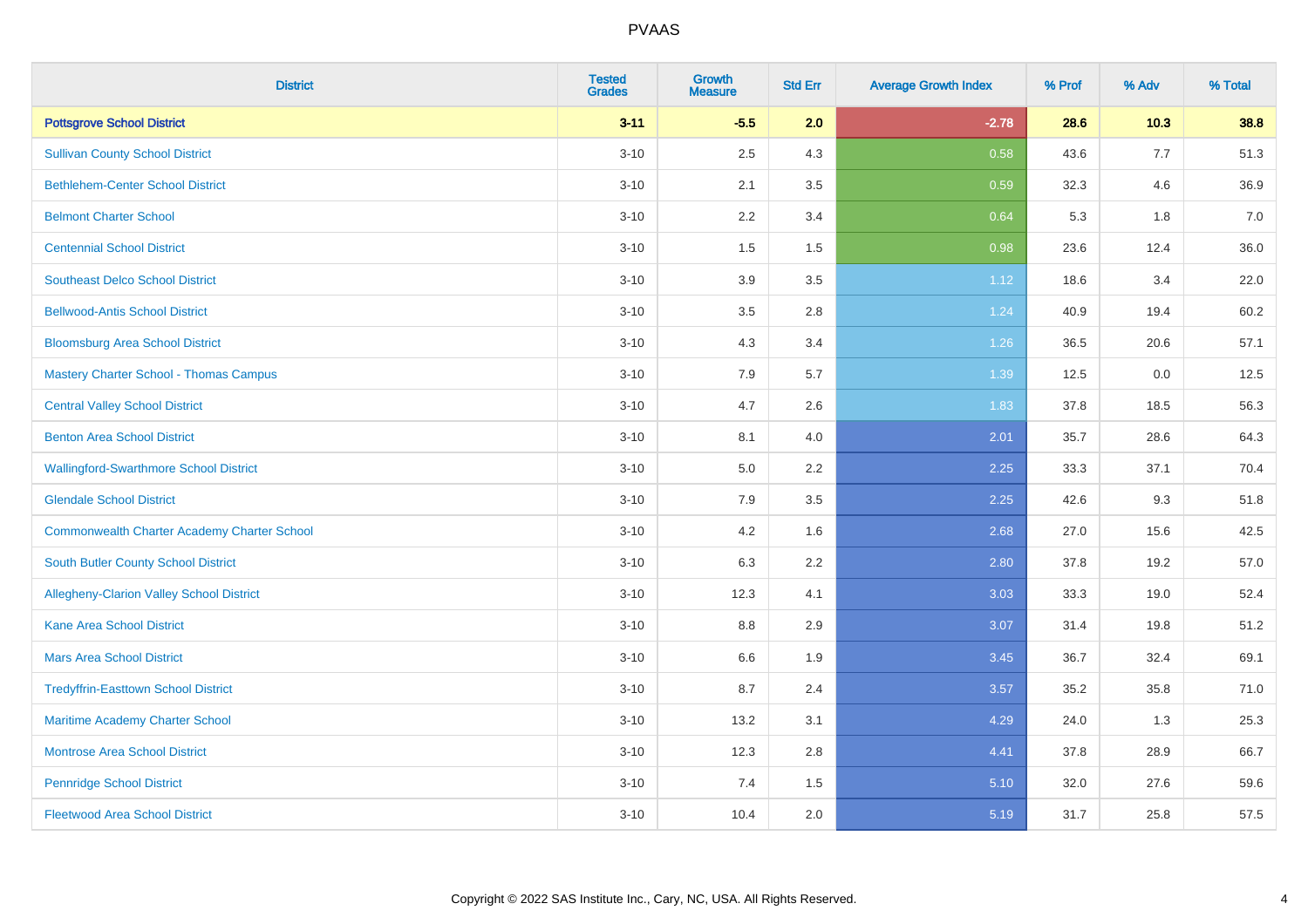| <b>District</b>                              | <b>Tested</b><br><b>Grades</b> | Growth<br><b>Measure</b> | <b>Std Err</b> | <b>Average Growth Index</b> | % Prof | % Adv  | % Total |
|----------------------------------------------|--------------------------------|--------------------------|----------------|-----------------------------|--------|--------|---------|
| <b>Pottsgrove School District</b>            | $3 - 11$                       | $-5.5$                   | 2.0            | $-2.78$                     | 28.6   | $10.3$ | 38.8    |
| <b>Avon Grove School District</b>            | $3 - 10$                       | 7.6                      | 1.4            | 5.29                        | 33.7   | 33.2   | 67.0    |
| <b>Blue Mountain School District</b>         | $3 - 10$                       | 12.2                     | 2.1            | 5.81                        | 30.7   | 26.1   | 56.8    |
| <b>Collegium Charter School</b>              | $3 - 10$                       | 21.2                     | 2.6            | 8.18                        | 25.4   | 16.4   | 41.8    |
| <b>Derry Township School District</b>        | $3 - 10$                       | 20.1                     | 2.0            | 10.20                       | 32.8   | 46.9   | 79.7    |
| <b>Pittsburgh School District</b>            | $3 - 11$                       | $-13.0$                  | 1.1            | $-12.25$                    | 16.1   | 6.5    | 22.6    |
| <b>Butler Area School District</b>           | $3 - 11$                       | $-14.1$                  | 1.5            | $-9.60$                     | 26.4   | 11.1   | 37.5    |
| <b>North Hills School District</b>           | $3 - 11$                       | $-15.8$                  | 1.8            | $-8.84$                     | 26.4   | 19.8   | 46.2    |
| <b>Cheltenham School District</b>            | $3 - 11$                       | $-17.6$                  | 2.0            | $-8.74$                     | 24.4   | 8.3    | 32.6    |
| <b>Williamsport Area School District</b>     | $3 - 11$                       | $-11.7$                  | 1.4            | $-8.29$                     | 18.2   | 10.5   | 28.7    |
| <b>Greater Latrobe School District</b>       | $3 - 11$                       | $-14.1$                  | 2.0            | $-7.14$                     | 41.0   | 12.6   | 53.6    |
| <b>Kennett Consolidated School District</b>  | $3 - 11$                       | $-10.4$                  | 1.7            | $-6.27$                     | 28.7   | 14.0   | 42.7    |
| <b>Big Beaver Falls Area School District</b> | $3 - 11$                       | $-17.9$                  | 2.8            | $-6.27$                     | 9.4    | 2.8    | 12.2    |
| <b>Coatesville Area School District</b>      | $3 - 11$                       | $-9.5$                   | 1.6            | $-5.81$                     | 12.8   | 3.3    | 16.2    |
| <b>Central Cambria School District</b>       | $3 - 11$                       | $-12.7$                  | 2.3            | $-5.61$                     | 19.4   | 7.4    | 26.9    |
| <b>Aliquippa School District</b>             | $3 - 11$                       | $-20.0$                  | 3.6            | $-5.54$                     | 1.7    | 0.0    | 1.7     |
| <b>Frazier School District</b>               | $3 - 11$                       | $-18.9$                  | 3.4            | $-5.49$                     | 18.3   | 1.4    | 19.7    |
| <b>Washington School District</b>            | $3 - 11$                       | $-15.9$                  | 2.9            | $-5.44$                     | 12.9   | 1.7    | 14.7    |
| Philadelphia Academy Charter School          | $3 - 11$                       | $-14.7$                  | 2.7            | $-5.42$                     | 21.6   | 3.9    | 25.5    |
| <b>Bristol Township School District</b>      | $3 - 11$                       | $-7.4$                   | 1.4            | $-5.32$                     | 13.8   | 4.6    | 18.4    |
| <b>Wilkes-Barre Area School District</b>     | $3 - 11$                       | $-12.4$                  | 2.4            | $-5.18$                     | 14.2   | 3.7    | 17.9    |
| <b>East Lycoming School District</b>         | $3 - 11$                       | $-10.9$                  | 2.1            | $-5.08$                     | 22.5   | 8.2    | 30.8    |
| Meyersdale Area School District              | $3 - 11$                       | $-16.1$                  | 3.3            | $-4.94$                     | 20.3   | 5.8    | 26.1    |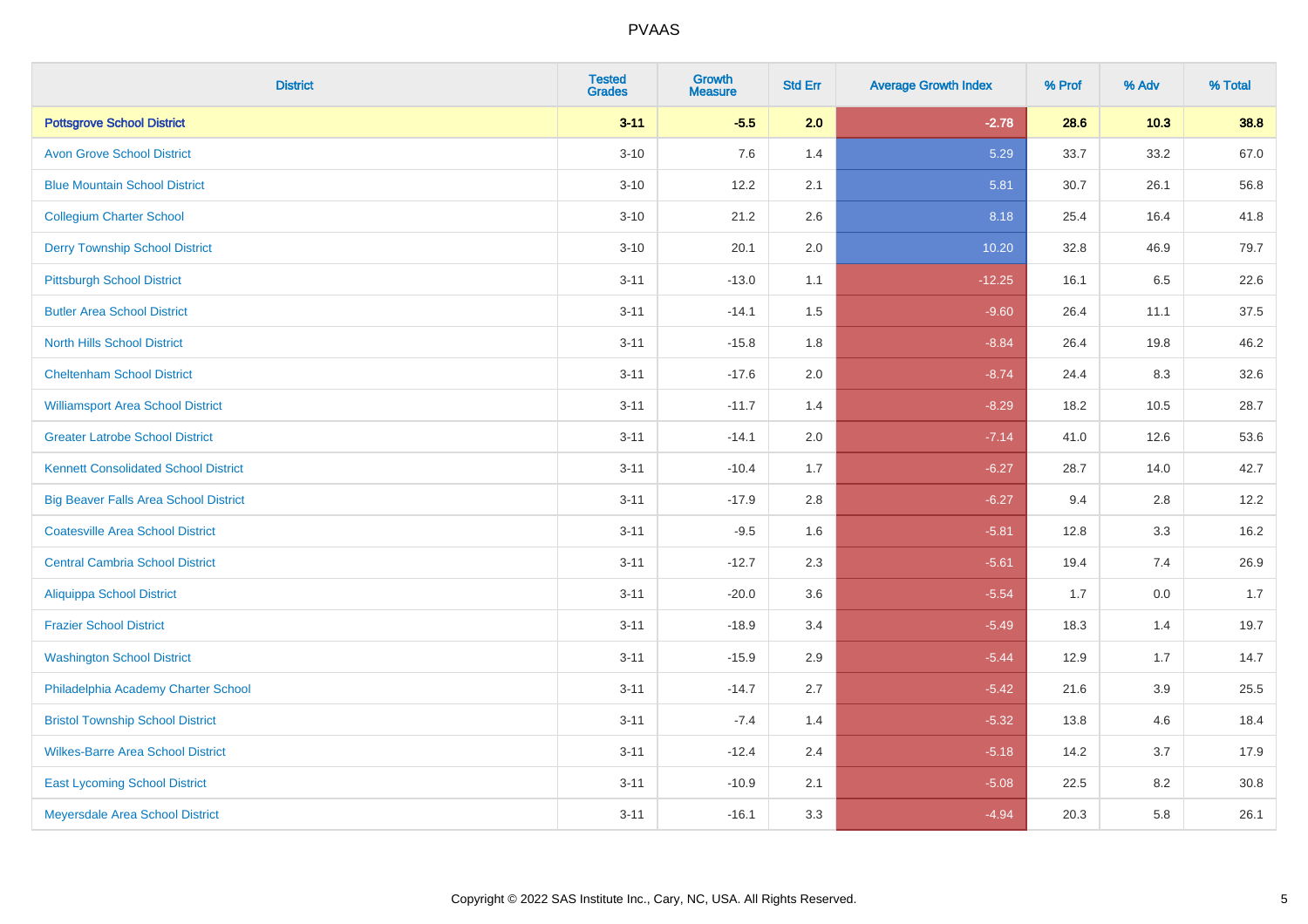| <b>District</b>                               | <b>Tested</b><br><b>Grades</b> | Growth<br><b>Measure</b> | <b>Std Err</b> | <b>Average Growth Index</b> | % Prof | % Adv   | % Total |
|-----------------------------------------------|--------------------------------|--------------------------|----------------|-----------------------------|--------|---------|---------|
| <b>Pottsgrove School District</b>             | $3 - 11$                       | $-5.5$                   | 2.0            | $-2.78$                     | 28.6   | $10.3$  | 38.8    |
| <b>Trinity Area School District</b>           | $3 - 11$                       | $-8.7$                   | 1.8            | $-4.87$                     | 20.9   | $9.8\,$ | 30.8    |
| <b>Girard School District</b>                 | $3 - 11$                       | $-12.3$                  | 2.6            | $-4.76$                     | 29.7   | 18.9    | 48.6    |
| <b>Fannett-Metal School District</b>          | $3 - 11$                       | $-22.3$                  | 4.8            | $-4.65$                     | 16.4   | $6.6\,$ | 23.0    |
| <b>Derry Area School District</b>             | $3 - 11$                       | $-11.8$                  | 2.6            | $-4.53$                     | 34.8   | 6.1     | 40.9    |
| <b>Northwestern School District</b>           | $3 - 11$                       | $-14.6$                  | 3.2            | $-4.51$                     | 32.5   | 13.7    | 46.2    |
| <b>Dunmore School District</b>                | $3 - 11$                       | $-12.2$                  | 2.7            | $-4.51$                     | 15.0   | 5.3     | 20.4    |
| <b>Hanover Public School District</b>         | $3 - 11$                       | $-12.4$                  | 2.7            | $-4.50$                     | 22.7   | 6.2     | 28.9    |
| Jim Thorpe Area School District               | $3 - 11$                       | $-10.9$                  | 2.4            | $-4.48$                     | 19.5   | 6.0     | 25.5    |
| <b>Greenville Area School District</b>        | $3 - 11$                       | $-13.2$                  | 3.0            | $-4.45$                     | 32.1   | 4.6     | 36.7    |
| <b>Chambersburg Area School District</b>      | $3 - 11$                       | $-5.6$                   | 1.3            | $-4.42$                     | 24.2   | 15.2    | 39.4    |
| <b>General Mclane School District</b>         | $3 - 11$                       | $-10.7$                  | 2.4            | $-4.40$                     | 34.0   | 15.6    | 49.6    |
| <b>Big Spring School District</b>             | $3 - 11$                       | $-9.8$                   | 2.3            | $-4.32$                     | 23.6   | 12.9    | 36.5    |
| <b>Central Dauphin School District</b>        | $3 - 11$                       | $-5.2$                   | 1.2            | $-4.24$                     | 29.3   | 8.7     | 38.0    |
| <b>Chartiers Valley School District</b>       | $3 - 11$                       | $-9.1$                   | 2.1            | $-4.23$                     | 20.7   | 17.4    | 38.0    |
| <b>Central Fulton School District</b>         | $3 - 11$                       | $-13.3$                  | 3.2            | $-4.20$                     | 18.1   | 9.7     | 27.8    |
| <b>Williamsburg Community School District</b> | $3 - 11$                       | $-16.9$                  | 4.1            | $-4.14$                     | 22.4   | 0.0     | 22.4    |
| <b>Moniteau School District</b>               | $3 - 11$                       | $-11.8$                  | 2.9            | $-4.07$                     | 22.6   | 5.0     | 27.6    |
| <b>Mcguffey School District</b>               | $3 - 11$                       | $-12.1$                  | 3.0            | $-4.06$                     | 12.8   | 5.9     | 18.6    |
| <b>Southmoreland School District</b>          | $3 - 11$                       | $-12.5$                  | 3.1            | $-4.04$                     | 33.3   | 15.5    | 48.8    |
| <b>Milton Area School District</b>            | $3 - 11$                       | $-10.1$                  | 2.5            | $-4.04$                     | 23.0   | 11.3    | 34.2    |
| <b>Deer Lakes School District</b>             | $3 - 11$                       | $-10.0$                  | 2.5            | $-4.02$                     | 27.7   | 9.9     | 37.6    |
| <b>Ellwood City Area School District</b>      | $3 - 11$                       | $-12.5$                  | 3.1            | $-4.00$                     | 26.7   | 8.7     | 35.4    |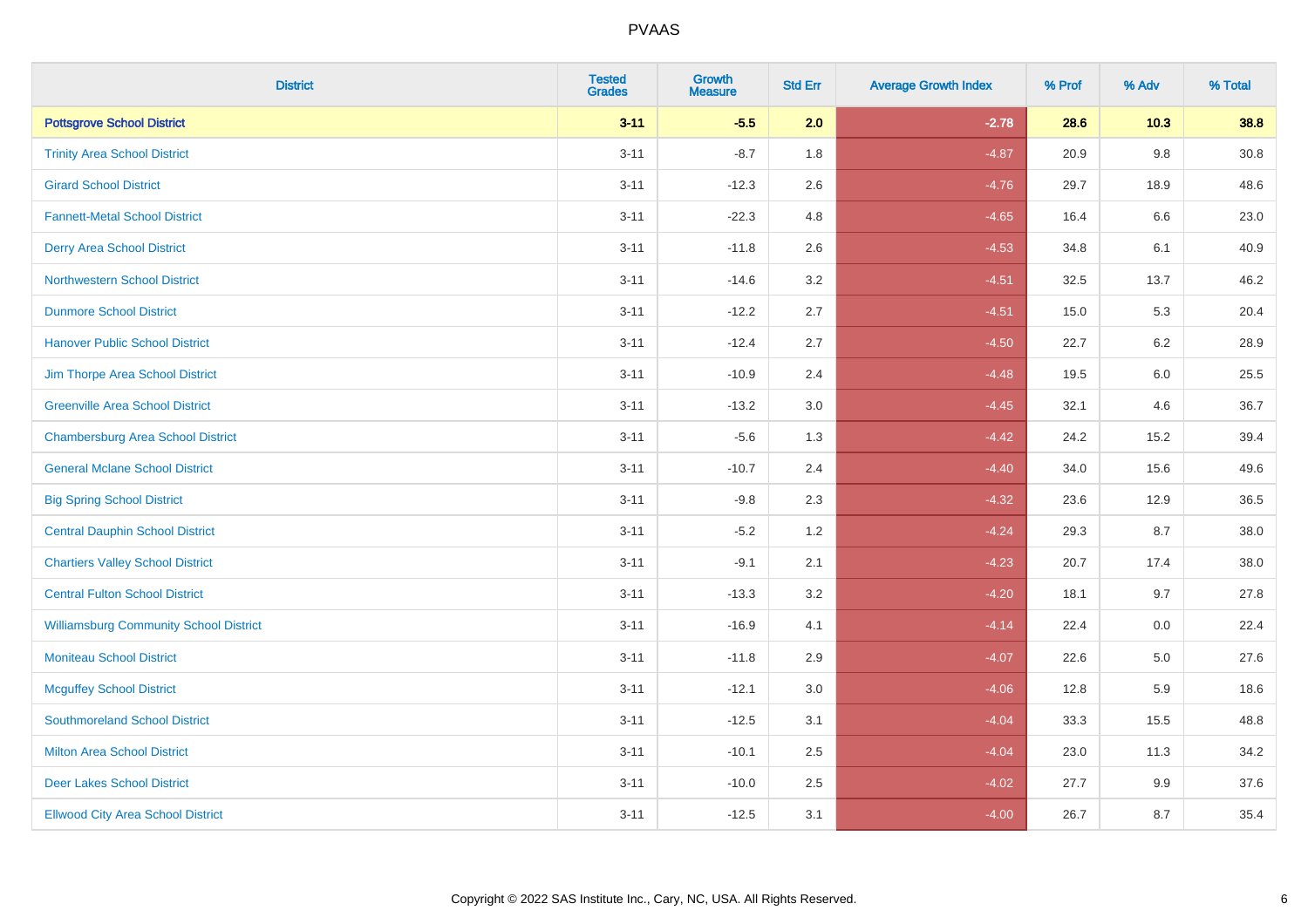| <b>District</b>                           | <b>Tested</b><br><b>Grades</b> | <b>Growth</b><br><b>Measure</b> | <b>Std Err</b> | <b>Average Growth Index</b> | % Prof | % Adv  | % Total |
|-------------------------------------------|--------------------------------|---------------------------------|----------------|-----------------------------|--------|--------|---------|
| <b>Pottsgrove School District</b>         | $3 - 11$                       | $-5.5$                          | 2.0            | $-2.78$                     | 28.6   | $10.3$ | 38.8    |
| <b>Plum Borough School District</b>       | $3 - 11$                       | $-9.4$                          | 2.4            | $-3.98$                     | 32.9   | 27.4   | 60.4    |
| <b>Windber Area School District</b>       | $3 - 11$                       | $-11.9$                         | 3.0            | $-3.94$                     | 41.0   | 10.3   | 51.3    |
| <b>Bethlehem Area School District</b>     | $3 - 11$                       | $-4.5$                          | 1.1            | $-3.91$                     | 20.4   | 11.3   | 31.7    |
| <b>Tacony Academy Charter School</b>      | $3 - 11$                       | $-12.9$                         | 3.3            | $-3.90$                     | 8.6    | 1.4    | 10.0    |
| <b>Pittston Area School District</b>      | $3 - 11$                       | $-8.2$                          | 2.2            | $-3.75$                     | 26.7   | 14.8   | 41.5    |
| <b>Mohawk Area School District</b>        | $3 - 11$                       | $-10.5$                         | 2.8            | $-3.75$                     | 35.1   | 10.6   | 45.7    |
| <b>Shade-Central City School District</b> | $3 - 11$                       | $-14.6$                         | 4.0            | $-3.68$                     | 9.6    | 0.0    | 9.6     |
| Morrisville Borough School District       | $3 - 11$                       | $-13.1$                         | 3.7            | $-3.52$                     | 4.9    | 1.6    | 6.6     |
| Mechanicsburg Area School District        | $3 - 11$                       | $-5.7$                          | 1.6            | $-3.48$                     | 35.1   | 16.0   | 51.2    |
| <b>South Park School District</b>         | $3 - 11$                       | $-8.8$                          | 2.5            | $-3.46$                     | 28.1   | 17.0   | 45.2    |
| <b>Burgettstown Area School District</b>  | $3 - 11$                       | $-11.2$                         | 3.2            | $-3.46$                     | 16.0   | 2.7    | 18.7    |
| <b>Ligonier Valley School District</b>    | $3 - 11$                       | $-10.8$                         | 3.1            | $-3.43$                     | 34.1   | 5.8    | 39.9    |
| <b>Mount Carmel Area School District</b>  | $3 - 11$                       | $-7.9$                          | 2.3            | $-3.38$                     | 18.2   | 4.4    | 22.6    |
| East Stroudsburg Area School District     | $3 - 11$                       | $-4.9$                          | 1.4            | $-3.38$                     | 22.7   | 12.5   | 35.2    |
| <b>Riverview School District</b>          | $3 - 11$                       | $-13.0$                         | 4.0            | $-3.29$                     | 43.1   | 7.8    | 51.0    |
| <b>Canon-Mcmillan School District</b>     | $3 - 11$                       | $-5.0$                          | 1.5            | $-3.25$                     | 30.8   | 28.5   | 59.3    |
| <b>Somerset Area School District</b>      | $3 - 11$                       | $-7.6$                          | 2.4            | $-3.17$                     | 21.0   | 14.5   | 35.5    |
| <b>Parkland School District</b>           | $3 - 11$                       | $-3.7$                          | 1.2            | $-3.17$                     | 31.4   | 30.6   | 62.0    |
| <b>Keystone Oaks School District</b>      | $3 - 11$                       | $-7.2$                          | 2.3            | $-3.14$                     | 30.0   | 11.1   | 41.0    |
| <b>Hanover Area School District</b>       | $3 - 11$                       | $-14.7$                         | 4.7            | $-3.13$                     | 12.1   | 3.0    | 15.2    |
| <b>Greensburg Salem School District</b>   | $3 - 11$                       | $-6.9$                          | 2.2            | $-3.06$                     | 30.3   | 13.3   | 43.6    |
| Gettysburg Area School District           | $3 - 11$                       | $-6.0$                          | 2.0            | $-3.02$                     | 28.8   | 19.6   | 48.5    |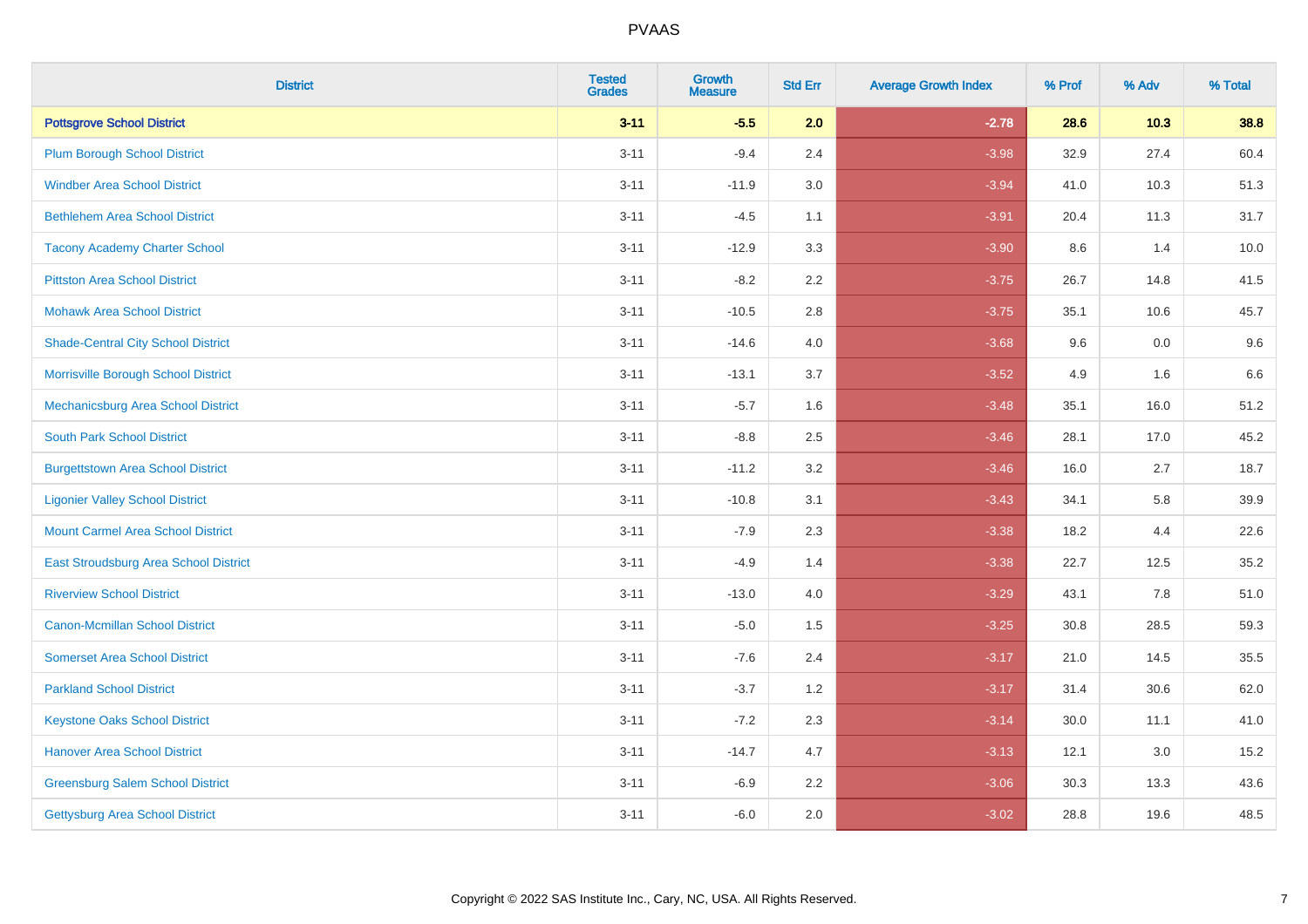| <b>District</b>                              | <b>Tested</b><br><b>Grades</b> | <b>Growth</b><br><b>Measure</b> | <b>Std Err</b> | <b>Average Growth Index</b> | % Prof | % Adv   | % Total |
|----------------------------------------------|--------------------------------|---------------------------------|----------------|-----------------------------|--------|---------|---------|
| <b>Pottsgrove School District</b>            | $3 - 11$                       | $-5.5$                          | 2.0            | $-2.78$                     | 28.6   | $10.3$  | 38.8    |
| <b>Corry Area School District</b>            | $3 - 11$                       | $-6.8$                          | 2.3            | $-3.01$                     | 24.0   | 8.8     | 32.8    |
| <b>Carlisle Area School District</b>         | $3 - 11$                       | $-5.2$                          | 1.7            | $-2.99$                     | 28.0   | 19.3    | 47.3    |
| <b>Montour School District</b>               | $3 - 11$                       | $-6.1$                          | 2.1            | $-2.95$                     | 31.8   | 23.6    | 55.3    |
| <b>Baldwin-Whitehall School District</b>     | $3 - 11$                       | $-5.5$                          | 1.9            | $-2.93$                     | 32.0   | 14.7    | 46.7    |
| Mifflinburg Area School District             | $3 - 11$                       | $-6.0$                          | 2.1            | $-2.87$                     | 32.7   | 13.3    | 46.0    |
| <b>Berwick Area School District</b>          | $3 - 11$                       | $-6.9$                          | 2.4            | $-2.84$                     | 22.3   | 11.5    | 33.8    |
| Southern Columbia Area School District       | $3 - 11$                       | $-8.5$                          | 3.0            | $-2.83$                     | 30.5   | 12.8    | 43.3    |
| <b>Sharon City School District</b>           | $3 - 11$                       | $-6.5$                          | 2.3            | $-2.79$                     | 13.1   | $5.0\,$ | 18.1    |
| <b>Pottsgrove School District</b>            | $3 - 11$                       | $-5.5$                          | 2.0            | $-2.78$                     | 28.6   | 10.3    | 38.8    |
| Karns City Area School District              | $3 - 11$                       | $-7.2$                          | 2.6            | $-2.71$                     | 26.4   | 20.8    | 47.2    |
| <b>Eastern York School District</b>          | $3 - 11$                       | $-6.2$                          | 2.3            | $-2.70$                     | 27.8   | 18.5    | 46.4    |
| <b>Governor Mifflin School District</b>      | $3 - 11$                       | $-4.4$                          | 1.6            | $-2.69$                     | 30.3   | 7.7     | 38.0    |
| <b>Connellsville Area School District</b>    | $3 - 11$                       | $-5.3$                          | 2.0            | $-2.67$                     | 24.2   | $5.0\,$ | 29.1    |
| <b>Blairsville-Saltsburg School District</b> | $3 - 11$                       | $-7.5$                          | 2.8            | $-2.67$                     | 20.1   | 8.2     | 28.3    |
| <b>Richland School District</b>              | $3 - 11$                       | $-6.9$                          | 2.6            | $-2.63$                     | 40.1   | 20.9    | 61.0    |
| <b>Bethel Park School District</b>           | $3 - 11$                       | $-4.4$                          | 1.7            | $-2.62$                     | 40.1   | 27.3    | 67.4    |
| <b>Forbes Road School District</b>           | $3 - 11$                       | $-11.5$                         | 4.7            | $-2.43$                     | 23.1   | 10.3    | 33.3    |
| <b>Redbank Valley School District</b>        | $3 - 11$                       | $-7.5$                          | 3.1            | $-2.41$                     | 12.4   | 10.6    | 23.1    |
| <b>Wyoming Valley West School District</b>   | $3 - 11$                       | $-5.5$                          | 2.3            | $-2.38$                     | 22.2   | 9.2     | 31.4    |
| <b>Mount Pleasant Area School District</b>   | $3 - 11$                       | $-5.4$                          | 2.3            | $-2.37$                     | 33.3   | 8.7     | 42.0    |
| <b>Octorara Area School District</b>         | $3 - 11$                       | $-7.5$                          | 3.2            | $-2.35$                     | 26.1   | 17.0    | 43.2    |
| <b>Riverside School District</b>             | $3 - 11$                       | $-6.2$                          | 2.7            | $-2.33$                     | 20.8   | 17.0    | 37.7    |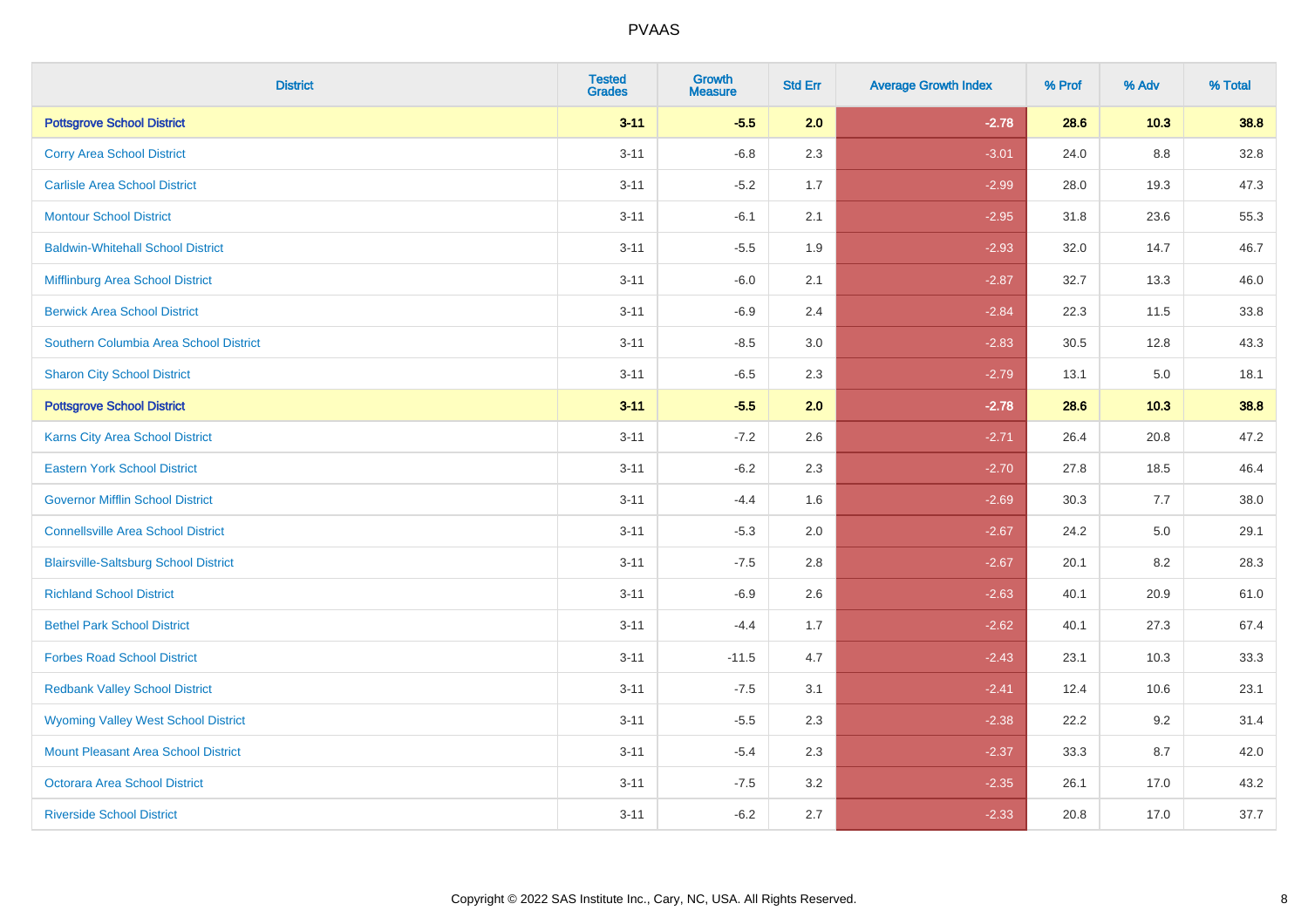| <b>District</b>                                | <b>Tested</b><br><b>Grades</b> | Growth<br><b>Measure</b> | <b>Std Err</b> | <b>Average Growth Index</b> | % Prof | % Adv  | % Total |
|------------------------------------------------|--------------------------------|--------------------------|----------------|-----------------------------|--------|--------|---------|
| <b>Pottsgrove School District</b>              | $3 - 11$                       | $-5.5$                   | 2.0            | $-2.78$                     | 28.6   | $10.3$ | 38.8    |
| <b>Jamestown Area School District</b>          | $3 - 11$                       | $-9.5$                   | 4.1            | $-2.33$                     | 41.5   | 4.9    | 46.3    |
| <b>Commodore Perry School District</b>         | $3 - 11$                       | $-10.4$                  | 4.5            | $-2.30$                     | 29.4   | 5.9    | 35.3    |
| <b>Susquenita School District</b>              | $3 - 11$                       | $-5.9$                   | 2.6            | $-2.28$                     | 30.6   | 13.9   | 44.4    |
| Owen J Roberts School District                 | $3 - 11$                       | $-3.5$                   | 1.5            | $-2.27$                     | 36.8   | 24.4   | 61.2    |
| <b>Elizabeth Forward School District</b>       | $3 - 11$                       | $-5.5$                   | 2.5            | $-2.25$                     | 32.2   | 12.8   | 45.0    |
| <b>Western Beaver County School District</b>   | $3 - 11$                       | $-9.3$                   | 4.2            | $-2.20$                     | 45.1   | 3.9    | 49.0    |
| <b>North Schuylkill School District</b>        | $3 - 11$                       | $-4.7$                   | 2.2            | $-2.16$                     | 20.2   | 11.7   | 31.9    |
| <b>Elk Lake School District</b>                | $3 - 11$                       | $-6.1$                   | 2.9            | $-2.12$                     | 26.3   | 11.6   | 37.9    |
| <b>East Allegheny School District</b>          | $3 - 11$                       | $-6.4$                   | 3.0            | $-2.11$                     | 21.0   | 7.4    | 28.4    |
| <b>West Greene School District</b>             | $3 - 11$                       | $-8.1$                   | 3.9            | $-2.08$                     | 31.0   | 11.9   | 42.9    |
| <b>Wellsboro Area School District</b>          | $3 - 11$                       | $-6.3$                   | 3.0            | $-2.08$                     | 24.4   | 13.4   | 37.8    |
| <b>Boyertown Area School District</b>          | $3 - 11$                       | $-2.9$                   | 1.4            | $-2.06$                     | 30.8   | 22.6   | 53.4    |
| <b>Freedom Area School District</b>            | $3 - 11$                       | $-6.3$                   | 3.1            | $-2.04$                     | 22.9   | 8.4    | 31.3    |
| <b>Riverside Beaver County School District</b> | $3 - 11$                       | $-5.5$                   | 2.7            | $-2.03$                     | 35.8   | 23.2   | 59.0    |
| <b>Kiski Area School District</b>              | $3 - 11$                       | $-4.0$                   | 2.0            | $-1.99$                     | 23.1   | 18.2   | 41.3    |
| <b>Titusville Area School District</b>         | $3 - 11$                       | $-5.0$                   | 2.5            | $-1.98$                     | 26.5   | 6.8    | 33.3    |
| Lehigh Valley Academy Regional Charter School  | $3 - 11$                       | $-5.9$                   | 3.0            | $-1.98$                     | 20.0   | 7.7    | 27.7    |
| <b>North East School District</b>              | $3 - 11$                       | $-5.3$                   | 2.7            | $-1.97$                     | 31.7   | 24.8   | 56.4    |
| Schuylkill Haven Area School District          | $3 - 11$                       | $-5.3$                   | 2.7            | $-1.96$                     | 22.2   | 11.6   | 33.8    |
| Southern Lehigh School District                | $3 - 11$                       | $-4.1$                   | 2.1            | $-1.94$                     | 39.3   | 28.0   | 67.2    |
| Millersburg Area School District               | $3 - 11$                       | $-6.6$                   | 3.4            | $-1.92$                     | 24.1   | 10.3   | 34.5    |
| Jenkintown School District                     | $3 - 11$                       | $-7.9$                   | 4.1            | $-1.92$                     | 34.1   | 27.3   | 61.4    |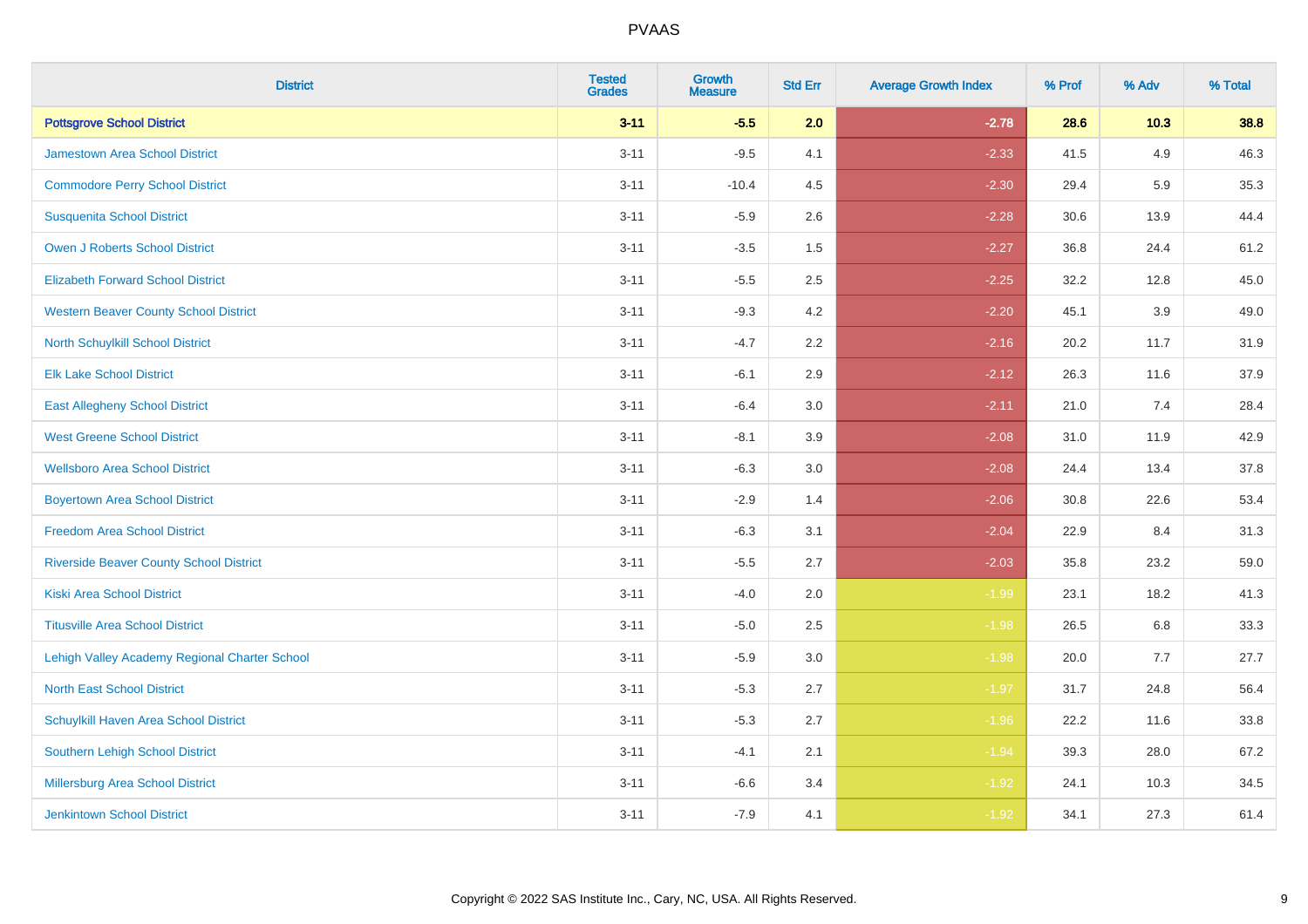| <b>District</b>                            | <b>Tested</b><br><b>Grades</b> | <b>Growth</b><br><b>Measure</b> | <b>Std Err</b> | <b>Average Growth Index</b> | % Prof | % Adv | % Total |
|--------------------------------------------|--------------------------------|---------------------------------|----------------|-----------------------------|--------|-------|---------|
| <b>Pottsgrove School District</b>          | $3 - 11$                       | $-5.5$                          | 2.0            | $-2.78$                     | 28.6   | 10.3  | 38.8    |
| <b>Penn Cambria School District</b>        | $3 - 11$                       | $-4.5$                          | 2.4            | $-1.86$                     | 27.3   | 15.8  | 43.2    |
| <b>Montgomery Area School District</b>     | $3 - 11$                       | $-5.8$                          | 3.2            | $-1.83$                     | 25.0   | 11.5  | 36.5    |
| <b>West Chester Area School District</b>   | $3 - 11$                       | $-2.1$                          | 1.2            | $-1.83$                     | 36.4   | 23.2  | 59.6    |
| <b>Pleasant Valley School District</b>     | $3 - 11$                       | $-3.3$                          | 1.8            | $-1.80$                     | 28.5   | 10.4  | 39.0    |
| New Kensington-Arnold School District      | $3 - 11$                       | $-5.8$                          | 3.2            | $-1.80$                     | 10.8   | 1.2   | 12.0    |
| Renaissance Academy Charter School         | $3 - 11$                       | $-5.6$                          | 3.1            | $-1.79$                     | 28.4   | 18.5  | 46.9    |
| <b>Oxford Area School District</b>         | $3 - 11$                       | $-3.1$                          | 1.8            | $-1.77$                     | 27.5   | 14.5  | 42.0    |
| Southern Huntingdon County School District | $3 - 11$                       | $-5.9$                          | 3.4            | $-1.76$                     | 32.8   | 4.9   | 37.7    |
| <b>Union Area School District</b>          | $3 - 11$                       | $-6.5$                          | 3.8            | $-1.70$                     | 30.6   | 12.2  | 42.9    |
| Hatboro-Horsham School District            | $3 - 11$                       | $-2.7$                          | 1.6            | $-1.65$                     | 27.9   | 17.9  | 45.8    |
| <b>Steelton-Highspire School District</b>  | $3 - 11$                       | $-5.3$                          | 3.2            | $-1.65$                     | 13.9   | 0.0   | 13.9    |
| <b>Hollidaysburg Area School District</b>  | $3 - 11$                       | $-2.7$                          | 1.6            | $-1.64$                     | 32.6   | 15.2  | 47.8    |
| <b>Laurel Highlands School District</b>    | $3 - 11$                       | $-3.8$                          | 2.3            | $-1.63$                     | 20.9   | 14.6  | 35.4    |
| Insight PA Cyber Charter School            | $3 - 11$                       | $-9.4$                          | 5.8            | $-1.62$                     | 25.6   | 4.6   | 30.2    |
| <b>Slippery Rock Area School District</b>  | $3 - 11$                       | $-3.8$                          | 2.5            | $-1.56$                     | 30.8   | 21.9  | 52.7    |
| <b>Charleroi School District</b>           | $3 - 11$                       | $-4.3$                          | 2.7            | $-1.55$                     | 22.2   | 15.9  | 38.1    |
| <b>Ridgway Area School District</b>        | $3 - 11$                       | $-6.1$                          | 4.0            | $-1.53$                     | 42.2   | 15.6  | 57.8    |
| <b>Nazareth Area School District</b>       | $3 - 11$                       | $-2.5$                          | 1.7            | $-1.53$                     | 29.2   | 24.6  | 53.8    |
| <b>Crestwood School District</b>           | $3 - 11$                       | $-3.4$                          | 2.2            | $-1.52$                     | 33.1   | 21.7  | 54.9    |
| <b>Towanda Area School District</b>        | $3 - 11$                       | $-4.0$                          | 2.6            | $-1.52$                     | 24.8   | 9.9   | 34.8    |
| <b>Greater Johnstown School District</b>   | $3 - 11$                       | $-3.5$                          | 2.4            | $-1.45$                     | 10.3   | 1.3   | 11.5    |
| Salisbury-Elk Lick School District         | $3 - 11$                       | $-8.4$                          | 5.8            | $-1.45$                     | 33.3   | 5.6   | 38.9    |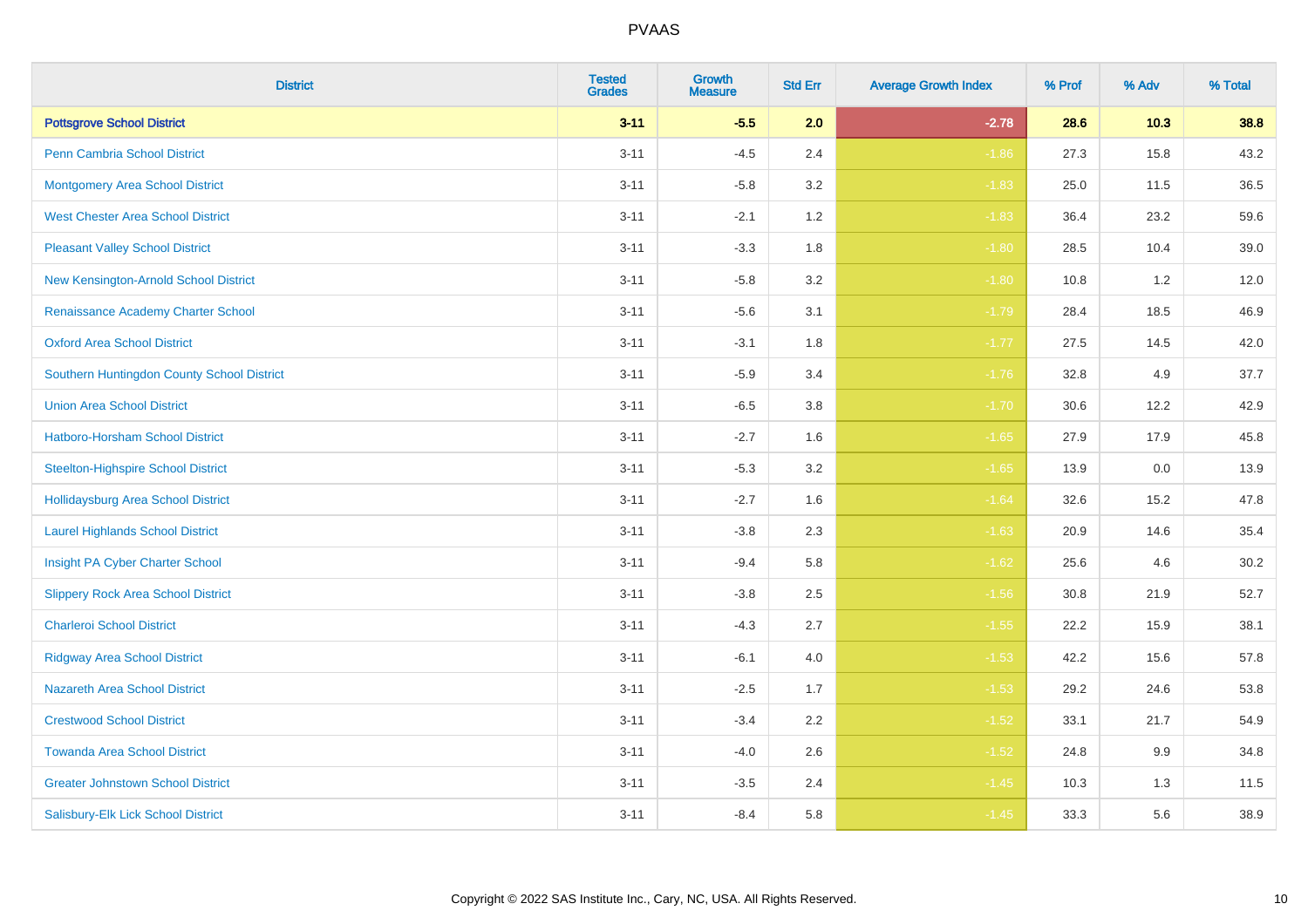| <b>District</b>                              | <b>Tested</b><br><b>Grades</b> | <b>Growth</b><br><b>Measure</b> | <b>Std Err</b> | <b>Average Growth Index</b> | % Prof | % Adv   | % Total |
|----------------------------------------------|--------------------------------|---------------------------------|----------------|-----------------------------|--------|---------|---------|
| <b>Pottsgrove School District</b>            | $3 - 11$                       | $-5.5$                          | 2.0            | $-2.78$                     | 28.6   | $10.3$  | 38.8    |
| <b>Rochester Area School District</b>        | $3 - 11$                       | $-5.7$                          | 3.9            | $-1.45$                     | 14.9   | 2.1     | 17.0    |
| <b>Middletown Area School District</b>       | $3 - 11$                       | $-3.4$                          | 2.4            | $-1.44$                     | 34.3   | 15.2    | 49.4    |
| <b>Weatherly Area School District</b>        | $3 - 11$                       | $-5.8$                          | $4.0\,$        | $-1.44$                     | 32.1   | $8.9\,$ | 41.1    |
| <b>Franklin Area School District</b>         | $3 - 11$                       | $-3.7$                          | 2.6            | $-1.43$                     | 30.5   | 5.9     | 36.4    |
| <b>Chester-Upland School District</b>        | $3 - 11$                       | $-3.6$                          | 2.6            | $-1.38$                     | 1.6    | 0.0     | 1.6     |
| <b>Dubois Area School District</b>           | $3 - 11$                       | $-2.8$                          | 2.0            | $-1.37$                     | 35.5   | 19.0    | 54.6    |
| <b>Southern Fulton School District</b>       | $3 - 11$                       | $-5.1$                          | 4.0            | $-1.29$                     | 21.7   | 13.0    | 34.8    |
| <b>Shenandoah Valley School District</b>     | $3 - 11$                       | $-4.5$                          | 3.5            | $-1.29$                     | 14.3   | 0.0     | 14.3    |
| <b>Springfield Township School District</b>  | $3 - 11$                       | $-3.9$                          | 3.1            | $-1.27$                     | 37.2   | 30.8    | 68.1    |
| <b>Propel Charter School-Homestead</b>       | $3 - 11$                       | $-5.0$                          | 3.9            | $-1.27$                     | 7.3    | 0.0     | 7.3     |
| <b>Cornell School District</b>               | $3 - 11$                       | $-5.5$                          | 4.6            | $-1.20$                     | 11.3   | 3.2     | 14.5    |
| <b>Susquehanna Community School District</b> | $3 - 11$                       | $-4.5$                          | $3.8\,$        | $-1.19$                     | 31.9   | $8.8\,$ | 40.7    |
| <b>Shaler Area School District</b>           | $3 - 11$                       | $-2.1$                          | 1.8            | $-1.18$                     | 32.0   | 13.0    | 45.0    |
| Northwestern Lehigh School District          | $3 - 11$                       | $-2.4$                          | 2.1            | $-1.14$                     | 41.7   | 17.9    | 59.5    |
| <b>Shamokin Area School District</b>         | $3 - 11$                       | $-2.6$                          | 2.5            | $-1.06$                     | 19.6   | 9.8     | 29.3    |
| <b>Sugar Valley Rural Charter School</b>     | $3 - 11$                       | $-3.6$                          | 3.7            | $-0.98$                     | 10.3   | 0.0     | 10.3    |
| <b>Uniontown Area School District</b>        | $3 - 11$                       | $-2.8$                          | 3.1            | $-0.91$                     | 31.7   | 7.3     | 39.0    |
| <b>Minersville Area School District</b>      | $3 - 11$                       | $-2.9$                          | 3.4            | $-0.86$                     | 27.4   | 9.7     | 37.1    |
| <b>Northgate School District</b>             | $3 - 11$                       | $-3.0$                          | 3.4            | $-0.85$                     | 35.6   | 6.8     | 42.4    |
| Albert Gallatin Area School District         | $3 - 11$                       | $-1.7$                          | 2.3            | $-0.72$                     | 31.9   | 20.7    | 52.7    |
| <b>Norwin School District</b>                | $3 - 11$                       | $-1.1$                          | 1.6            | $-0.70$                     | 37.7   | 27.6    | 65.2    |
| Northern Bedford County School District      | $3 - 11$                       | $-2.3$                          | 3.3            | $-0.69$                     | 26.2   | 16.9    | 43.1    |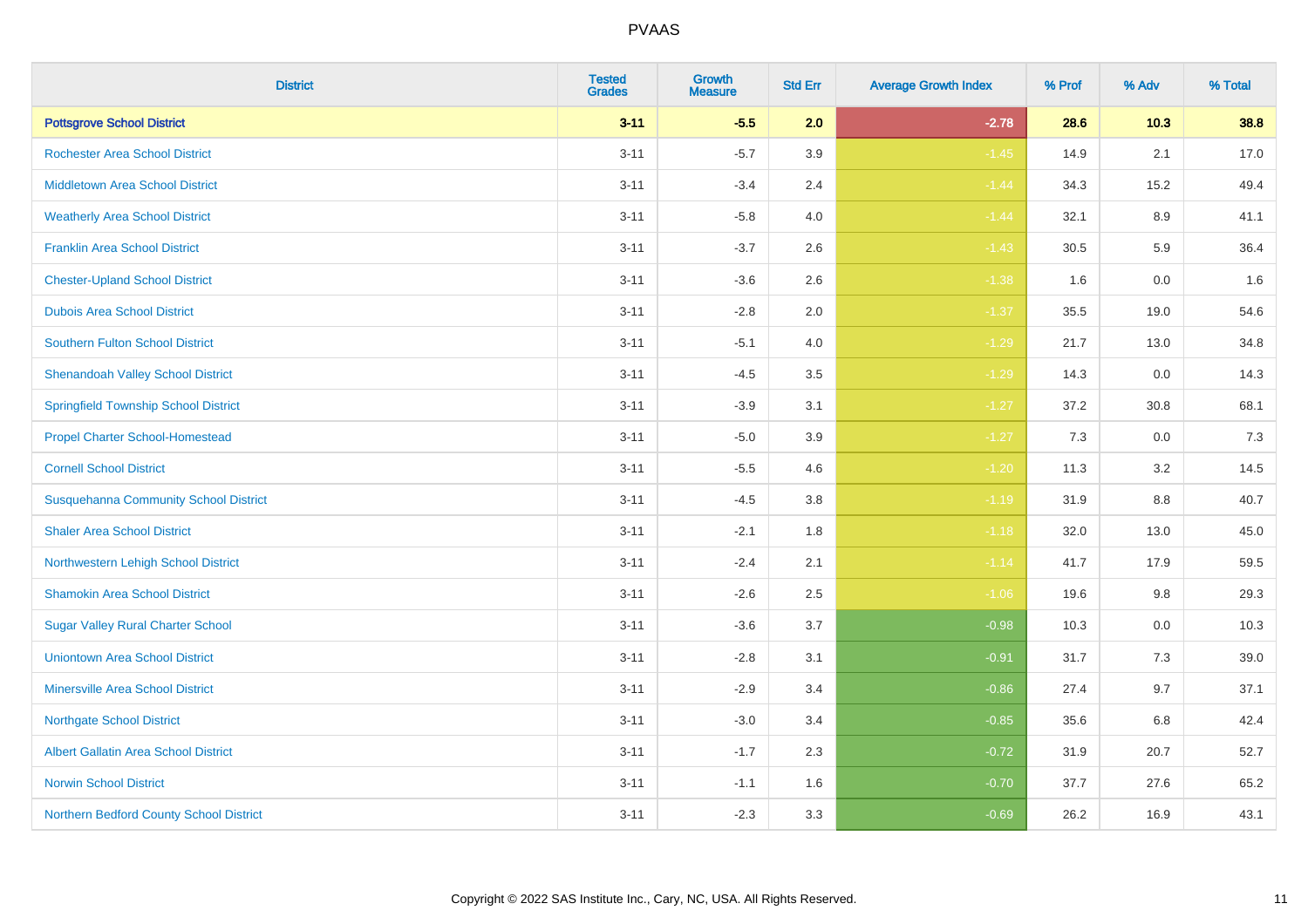| <b>District</b>                             | <b>Tested</b><br><b>Grades</b> | <b>Growth</b><br><b>Measure</b> | <b>Std Err</b> | <b>Average Growth Index</b> | % Prof | % Adv  | % Total |
|---------------------------------------------|--------------------------------|---------------------------------|----------------|-----------------------------|--------|--------|---------|
| <b>Pottsgrove School District</b>           | $3 - 11$                       | $-5.5$                          | 2.0            | $-2.78$                     | 28.6   | $10.3$ | 38.8    |
| <b>New Brighton Area School District</b>    | $3 - 11$                       | $-2.1$                          | 3.2            | $-0.65$                     | 31.5   | 11.1   | 42.6    |
| Propel Charter School - Braddock Hills      | $3 - 11$                       | $-2.1$                          | 3.3            | $-0.63$                     | 4.8    | 3.2    | 8.1     |
| <b>Lebanon School District</b>              | $3 - 11$                       | $-1.2$                          | 1.9            | $-0.63$                     | 15.2   | 6.4    | 21.6    |
| <b>Carlynton School District</b>            | $3 - 11$                       | $-2.0$                          | 3.2            | $-0.62$                     | 27.9   | 5.2    | 33.1    |
| <b>Exeter Township School District</b>      | $3 - 11$                       | $-1.0$                          | 1.7            | $-0.58$                     | 27.2   | 15.6   | 42.8    |
| South Eastern School District               | $3 - 11$                       | $-1.0$                          | 1.8            | $-0.55$                     | 36.4   | 17.1   | 53.5    |
| <b>Highlands School District</b>            | $3 - 11$                       | $-1.3$                          | 2.3            | $-0.55$                     | 32.6   | 10.5   | 43.0    |
| <b>Lakeview School District</b>             | $3 - 11$                       | $-1.9$                          | 3.5            | $-0.53$                     | 41.5   | 12.3   | 53.8    |
| <b>York Academy Regional Charter School</b> | $3 - 11$                       | $-2.3$                          | 4.4            | $-0.52$                     | 23.5   | 2.0    | 25.5    |
| <b>Allegheny Valley School District</b>     | $3 - 11$                       | $-1.9$                          | 3.9            | $-0.48$                     | 31.8   | 11.4   | 43.2    |
| <b>Schuylkill Valley School District</b>    | $3 - 11$                       | $-1.0$                          | 2.2            | $-0.47$                     | 29.8   | 20.2   | 50.0    |
| <b>Chichester School District</b>           | $3 - 11$                       | $-1.8$                          | 4.2            | $-0.44$                     | 40.0   | 14.0   | 54.0    |
| <b>Farrell Area School District</b>         | $3 - 11$                       | $-1.9$                          | 4.2            | $-0.44$                     | 9.3    | 11.6   | 20.9    |
| <b>Burrell School District</b>              | $3 - 11$                       | $-1.5$                          | 3.3            | $-0.44$                     | 27.8   | 17.7   | 45.6    |
| <b>Forest Area School District</b>          | $3 - 11$                       | $-1.8$                          | 4.7            | $-0.37$                     | 18.9   | 15.1   | 34.0    |
| <b>Westmont Hilltop School District</b>     | $3 - 11$                       | $-1.0$                          | 2.8            | $-0.36$                     | 33.3   | 14.7   | 48.0    |
| <b>Pine Grove Area School District</b>      | $3 - 11$                       | $-1.1$                          | 3.0            | $-0.36$                     | 29.5   | 14.3   | 43.8    |
| <b>Everett Area School District</b>         | $3 - 11$                       | $-1.1$                          | 3.1            | $-0.34$                     | 34.2   | 13.2   | 47.4    |
| <b>Palmerton Area School District</b>       | $3 - 11$                       | $-0.9$                          | 2.7            | $-0.34$                     | 34.3   | 14.3   | 48.6    |
| <b>Clairton City School District</b>        | $3 - 11$                       | $-1.6$                          | 5.0            | $-0.32$                     | 3.8    | 0.5    | 4.4     |
| South Allegheny School District             | $3 - 11$                       | $-0.9$                          | 3.1            | $-0.30$                     | 23.8   | 2.5    | 26.2    |
| Northern Lebanon School District            | $3 - 11$                       | $-0.7$                          | 2.3            | $-0.29$                     | 18.8   | 6.8    | 25.6    |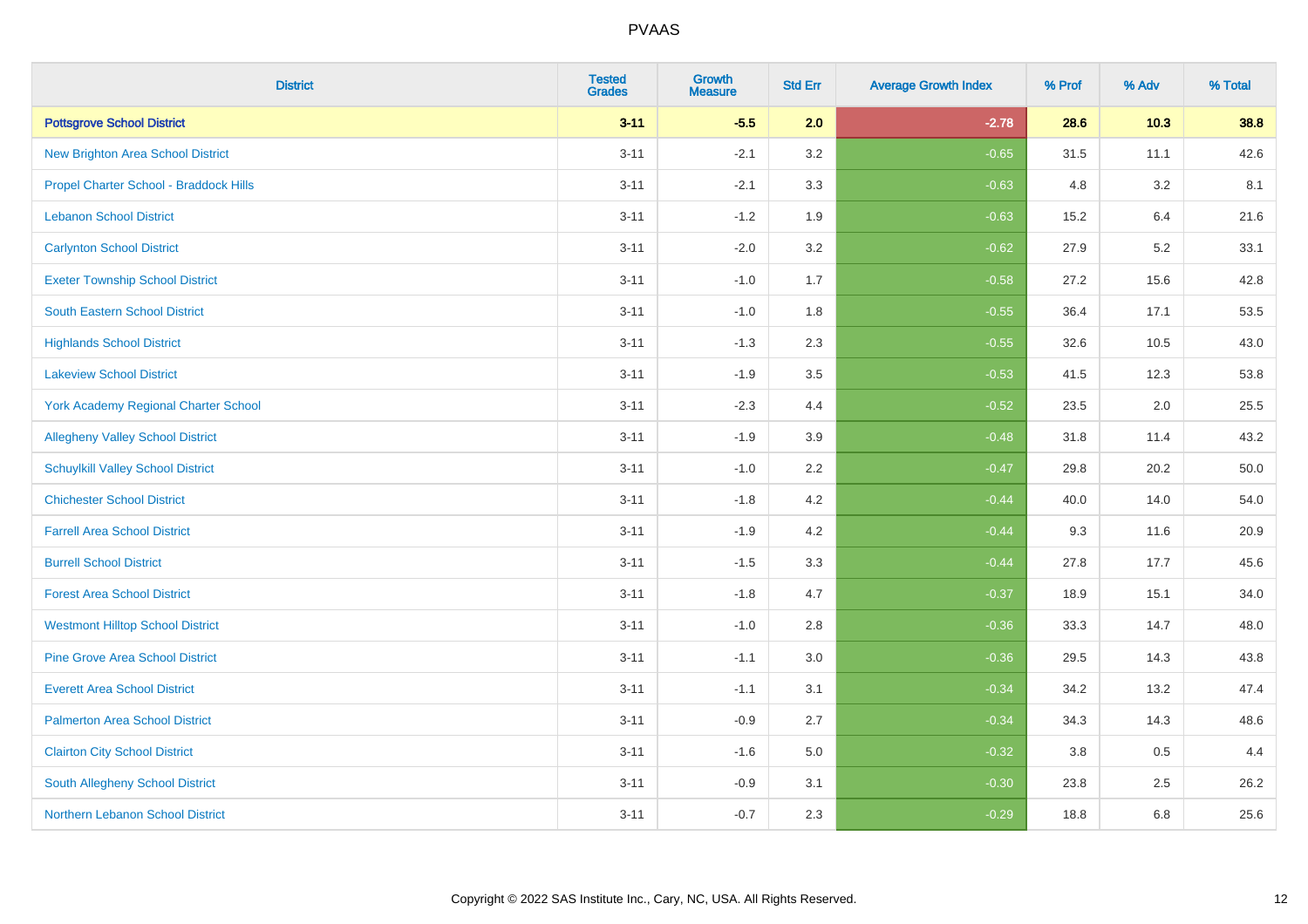| <b>District</b>                                  | <b>Tested</b><br><b>Grades</b> | <b>Growth</b><br><b>Measure</b> | <b>Std Err</b> | <b>Average Growth Index</b> | % Prof | % Adv  | % Total |
|--------------------------------------------------|--------------------------------|---------------------------------|----------------|-----------------------------|--------|--------|---------|
| <b>Pottsgrove School District</b>                | $3 - 11$                       | $-5.5$                          | 2.0            | $-2.78$                     | 28.6   | $10.3$ | 38.8    |
| <b>Blacklick Valley School District</b>          | $3 - 11$                       | $-0.9$                          | 3.9            | $-0.23$                     | 7.7    | 7.7    | 15.4    |
| <b>Claysburg-Kimmel School District</b>          | $3 - 11$                       | $-1.2$                          | 5.2            | $-0.22$                     | 5.0    | 0.0    | $5.0$   |
| Jeannette City School District                   | $3 - 11$                       | $-0.7$                          | 3.4            | $-0.20$                     | 26.8   | 4.1    | 30.9    |
| South Side Area School District                  | $3 - 11$                       | $-0.6$                          | 3.1            | $-0.19$                     | 24.0   | 28.0   | 52.0    |
| <b>Central Greene School District</b>            | $3 - 11$                       | $-0.4$                          | 2.5            | $-0.15$                     | 27.8   | 14.8   | 42.6    |
| <b>Greencastle-Antrim School District</b>        | $3 - 11$                       | $-0.3$                          | 2.0            | $-0.14$                     | 30.9   | 22.2   | 53.1    |
| <b>Otto-Eldred School District</b>               | $3 - 11$                       | $-0.5$                          | 3.5            | $-0.13$                     | 35.8   | 10.5   | 46.3    |
| <b>Fairfield Area School District</b>            | $3 - 11$                       | $-0.5$                          | 3.6            | $-0.13$                     | 43.9   | 6.1    | 50.0    |
| <b>Wilson Area School District</b>               | $3 - 11$                       | $-0.3$                          | 2.4            | $-0.12$                     | 35.4   | 14.6   | 50.0    |
| <b>Harrisburg City School District</b>           | $3 - 11$                       | $-0.2$                          | 2.0            | $-0.11$                     | 6.0    | 2.0    | 8.0     |
| <b>Brockway Area School District</b>             | $3 - 11$                       | $-0.4$                          | 3.5            | $-0.11$                     | 41.2   | 13.8   | 55.0    |
| <b>Northern Cambria School District</b>          | $3 - 11$                       | $-0.3$                          | 3.4            | $-0.09$                     | 26.5   | 1.2    | 27.7    |
| <b>Warren County School District</b>             | $3 - 11$                       | $-0.1$                          | 1.6            | $-0.06$                     | 26.7   | 9.7    | 36.4    |
| Southern Tioga School District                   | $3 - 11$                       | $-0.1$                          | 2.8            | $-0.03$                     | 26.3   | 10.3   | 36.6    |
| <b>Penn Hills School District</b>                | $3 - 11$                       | 0.0                             | 2.4            | 0.02                        | 18.4   | 7.1    | 25.6    |
| Community Academy Of Philadelphia Charter School | $3 - 11$                       | 0.1                             | 2.6            | 0.06                        | 9.7    | 2.6    | 12.4    |
| <b>Tidioute Community Charter School</b>         | $3 - 11$                       | 0.8                             | 4.4            | 0.19                        | 18.1   | 6.9    | 25.0    |
| <b>Hamburg Area School District</b>              | $3 - 11$                       | $0.6\,$                         | 2.4            | 0.25                        | 28.0   | 15.5   | 43.6    |
| <b>Shippensburg Area School District</b>         | $3 - 11$                       | $0.5\,$                         | 1.8            | 0.26                        | 23.5   | 22.8   | 46.3    |
| <b>Jersey Shore Area School District</b>         | $3 - 11$                       | 0.7                             | 2.5            | 0.27                        | 39.3   | 13.6   | 52.9    |
| <b>New Foundations Charter School</b>            | $3 - 11$                       | 0.6                             | 2.2            | 0.29                        | 22.4   | 4.0    | 26.4    |
| <b>Hopewell Area School District</b>             | $3 - 11$                       | 0.8                             | 2.6            | 0.31                        | 34.5   | 12.4   | 46.9    |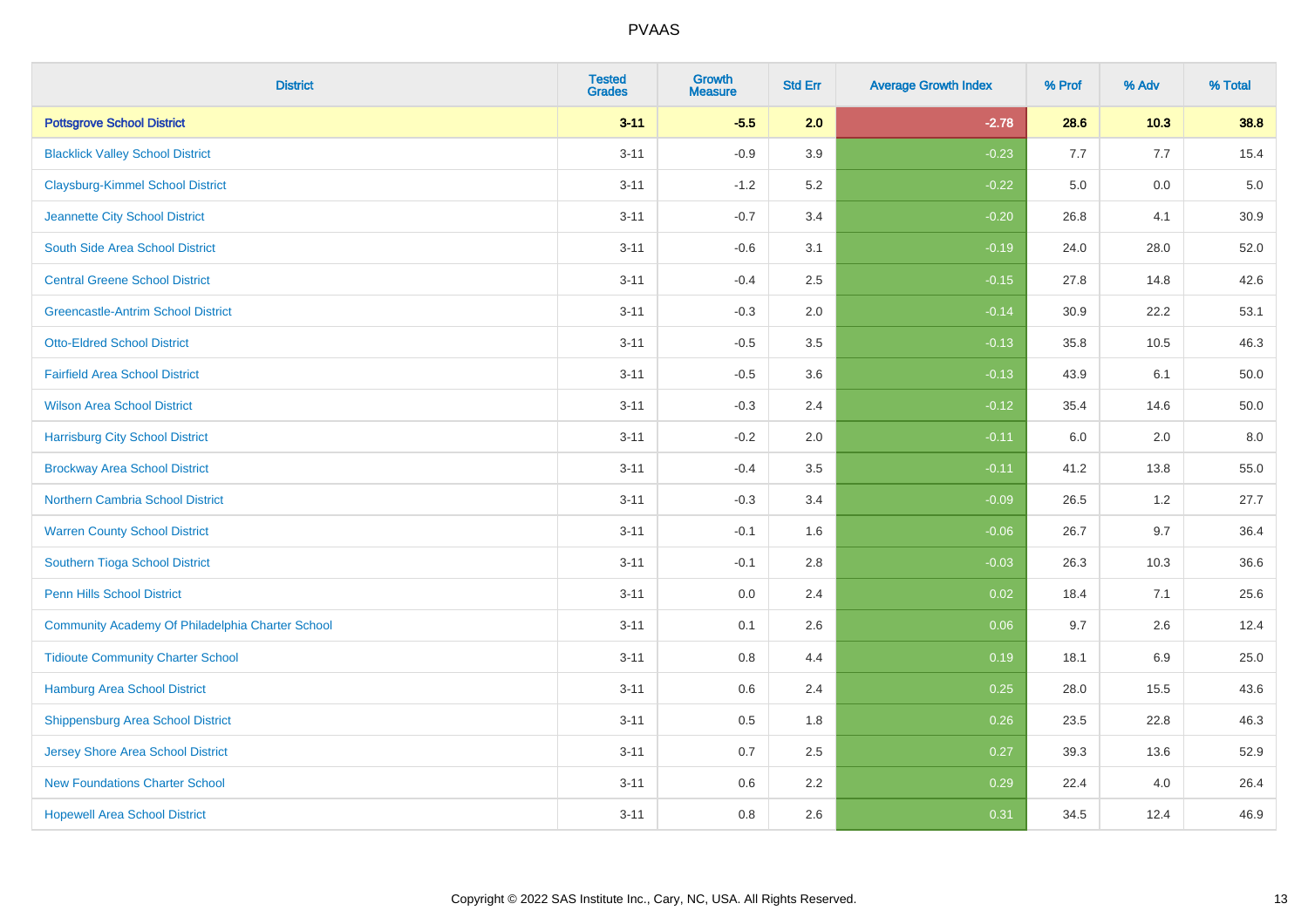| <b>District</b>                                | <b>Tested</b><br><b>Grades</b> | <b>Growth</b><br><b>Measure</b> | <b>Std Err</b> | <b>Average Growth Index</b> | % Prof | % Adv | % Total |
|------------------------------------------------|--------------------------------|---------------------------------|----------------|-----------------------------|--------|-------|---------|
| <b>Pottsgrove School District</b>              | $3 - 11$                       | $-5.5$                          | 2.0            | $-2.78$                     | 28.6   | 10.3  | 38.8    |
| <b>North Star School District</b>              | $3 - 11$                       | 1.1                             | 3.3            | 0.34                        | 26.2   | 20.0  | 46.2    |
| <b>Wattsburg Area School District</b>          | $3 - 11$                       | 1.0                             | 2.7            | 0.36                        | 20.4   | 12.4  | 32.7    |
| <b>Upper Adams School District</b>             | $3 - 11$                       | 0.9                             | 2.5            | 0.37                        | 33.0   | 17.0  | 50.0    |
| Pennsylvania Cyber Charter School              | $3 - 11$                       | 0.6                             | 1.5            | 0.37                        | 20.8   | 8.1   | 28.9    |
| <b>Reach Cyber Charter School</b>              | $3 - 11$                       | 1.4                             | 3.6            | 0.40                        | 32.9   | 15.2  | 48.1    |
| <b>Austin Area School District</b>             | $3 - 11$                       | 2.6                             | 6.0            | 0.43                        | 25.0   | 18.8  | 43.8    |
| <b>Brentwood Borough School District</b>       | $3 - 11$                       | 1.3                             | 3.0            | 0.44                        | 20.2   | 16.0  | 36.2    |
| Juniata Valley School District                 | $3 - 11$                       | 1.6                             | 3.2            | 0.51                        | 23.1   | 9.4   | 32.5    |
| Shenango Area School District                  | $3 - 11$                       | 1.7                             | 3.2            | 0.52                        | 41.4   | 13.8  | 55.3    |
| <b>Seneca Valley School District</b>           | $3 - 11$                       | 0.8                             | 1.4            | 0.54                        | 40.6   | 25.2  | 65.8    |
| <b>Oley Valley School District</b>             | $3 - 11$                       | 1.4                             | 2.4            | 0.56                        | 37.4   | 23.9  | 61.4    |
| <b>Upper Moreland Township School District</b> | $3 - 11$                       | 1.1                             | 2.0            | 0.56                        | 24.8   | 26.6  | 51.3    |
| <b>Bensalem Township School District</b>       | $3 - 11$                       | 1.0                             | 1.6            | 0.63                        | 24.3   | 10.7  | 34.9    |
| <b>Springfield School District</b>             | $3 - 11$                       | 1.2                             | 1.7            | 0.69                        | 31.8   | 25.2  | 56.9    |
| <b>Williams Valley School District</b>         | $3 - 11$                       | 2.6                             | 3.7            | 0.69                        | 17.0   | 5.1   | 22.0    |
| <b>Mercer Area School District</b>             | $3 - 11$                       | $2.2\,$                         | 3.1            | 0.70                        | 24.4   | 11.8  | 36.2    |
| <b>Forest Hills School District</b>            | $3 - 11$                       | 1.8                             | 2.5            | 0.71                        | 28.8   | 10.3  | 39.1    |
| <b>Tunkhannock Area School District</b>        | $3 - 11$                       | 1.4                             | 2.0            | 0.71                        | 29.8   | 18.1  | 47.9    |
| <b>School Lane Charter School</b>              | $3 - 11$                       | 2.6                             | 3.6            | 0.72                        | 23.1   | 18.7  | 41.8    |
| <b>Lewisburg Area School District</b>          | $3 - 11$                       | 1.7                             | 2.4            | 0.72                        | 35.9   | 35.9  | 71.8    |
| <b>Penn-Delco School District</b>              | $3 - 11$                       | 1.3                             | 1.8            | 0.75                        | 26.5   | 12.6  | 39.1    |
| <b>Moon Area School District</b>               | $3 - 11$                       | 1.5                             | 1.8            | 0.86                        | 34.5   | 25.5  | 60.0    |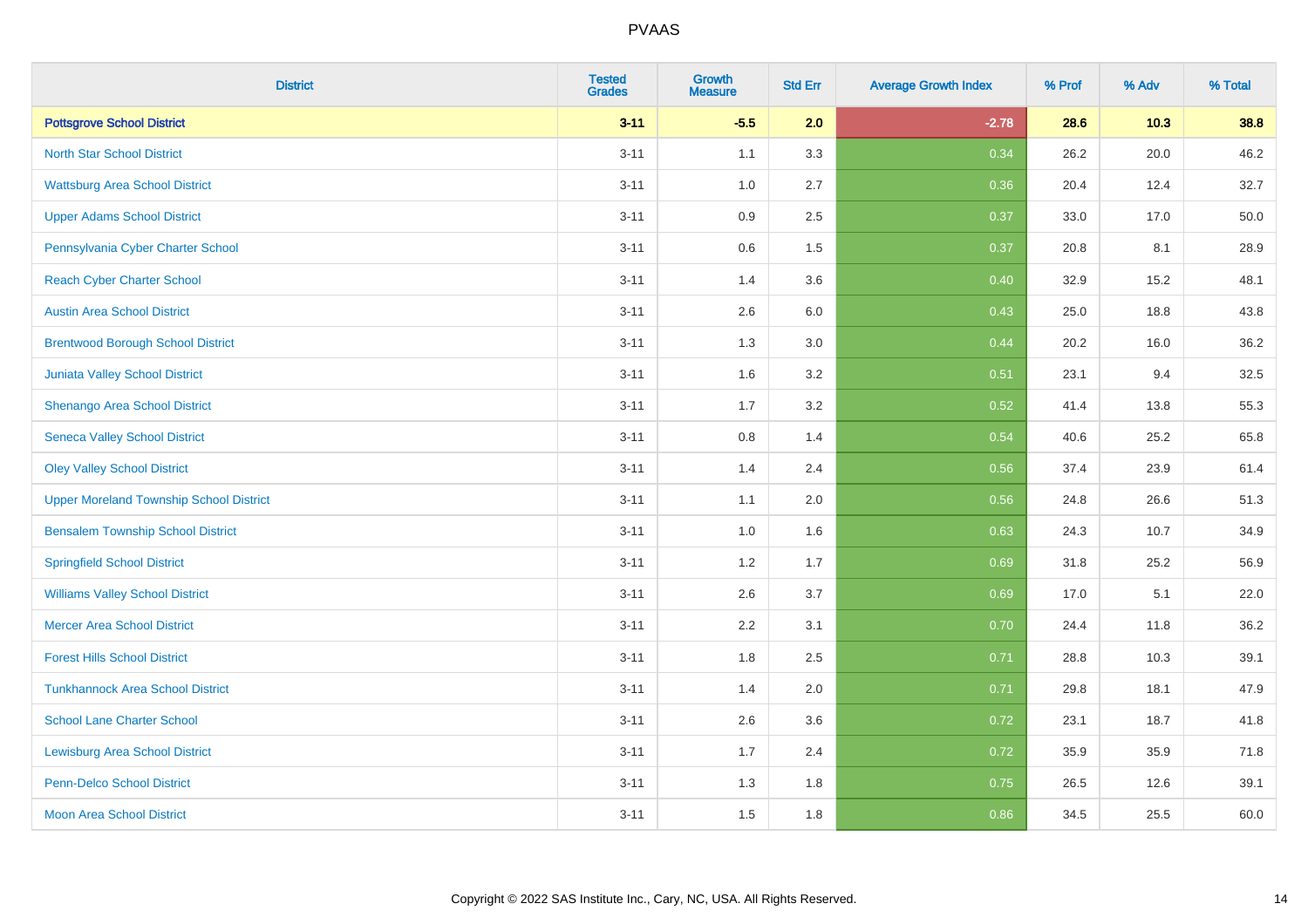| <b>District</b>                           | <b>Tested</b><br><b>Grades</b> | <b>Growth</b><br><b>Measure</b> | <b>Std Err</b> | <b>Average Growth Index</b> | % Prof | % Adv | % Total |
|-------------------------------------------|--------------------------------|---------------------------------|----------------|-----------------------------|--------|-------|---------|
| <b>Pottsgrove School District</b>         | $3 - 11$                       | $-5.5$                          | 2.0            | $-2.78$                     | 28.6   | 10.3  | 38.8    |
| <b>Blackhawk School District</b>          | $3 - 11$                       | 2.0                             | 2.3            | 0.87                        | 34.6   | 20.7  | 55.3    |
| Aspira Bilingual Cyber Charter School     | $3 - 11$                       | 5.1                             | 5.8            | 0.87                        | 4.8    | 0.0   | 4.8     |
| Hope For Hyndman Charter School           | $3 - 11$                       | 5.1                             | 5.8            | 0.88                        | 14.3   | 7.1   | 21.4    |
| <b>Clarion Area School District</b>       | $3 - 11$                       | 3.2                             | 3.7            | 0.88                        | 31.7   | 13.3  | 45.0    |
| West Jefferson Hills School District      | $3 - 11$                       | 1.9                             | 1.9            | 0.99                        | 34.8   | 27.3  | 62.1    |
| <b>Galeton Area School District</b>       | $3 - 11$                       | 5.4                             | 5.4            | $1.01$                      | 33.3   | 22.2  | 55.6    |
| <b>Sharpsville Area School District</b>   | $3 - 11$                       | 3.8                             | 3.7            | 1.04                        | 41.1   | 23.2  | 64.3    |
| <b>Bermudian Springs School District</b>  | $3 - 11$                       | 2.5                             | 2.4            | 1.05                        | 31.8   | 23.5  | 55.3    |
| <b>Haverford Township School District</b> | $3 - 11$                       | 1.4                             | 1.4            | 1.05                        | 36.7   | 26.3  | 63.0    |
| <b>Athens Area School District</b>        | $3 - 11$                       | 2.6                             | 2.3            | 1.11                        | 34.9   | 12.3  | 47.3    |
| <b>Esperanza Cyber Charter School</b>     | $3 - 11$                       | 7.1                             | 6.1            | 1.15                        | 8.8    | 2.9   | 11.8    |
| <b>Solanco School District</b>            | $3 - 11$                       | 2.2                             | 1.8            | 1.18                        | 27.2   | 15.0  | 42.3    |
| Johnsonburg Area School District          | $3 - 11$                       | $5.0\,$                         | 3.9            | 1.27                        | 35.5   | 11.8  | 47.4    |
| Pennsylvania Virtual Charter School       | $3 - 11$                       | 4.4                             | 3.4            | 1.31                        | 29.8   | 21.2  | 51.0    |
| <b>Ringgold School District</b>           | $3 - 11$                       | 2.9                             | 2.2            | 1.32                        | 23.8   | 13.3  | 37.1    |
| <b>Keystone School District</b>           | $3 - 11$                       | 7.8                             | 5.7            | 1.37                        | 35.0   | 45.0  | 80.0    |
| Philipsburg-Osceola Area School District  | $3 - 11$                       | 4.1                             | 3.0            | 1.37                        | 22.5   | 16.2  | 38.8    |
| <b>Western Wayne School District</b>      | $3 - 11$                       | 3.6                             | 2.6            | 1.39                        | 30.8   | 16.2  | 47.0    |
| <b>Midd-West School District</b>          | $3 - 11$                       | 3.6                             | 2.6            | 1.42                        | 28.6   | 25.0  | 53.6    |
| <b>Conestoga Valley School District</b>   | $3 - 11$                       | 2.4                             | 1.7            | 1.43                        | 35.0   | 23.5  | 58.5    |
| <b>Gateway School District</b>            | $3 - 11$                       | 3.1                             | 2.0            | 1.55                        | 35.7   | 18.5  | 54.2    |
| <b>Fort Leboeuf School District</b>       | $3 - 11$                       | 3.5                             | 2.2            | 1.58                        | 32.0   | 16.8  | 48.8    |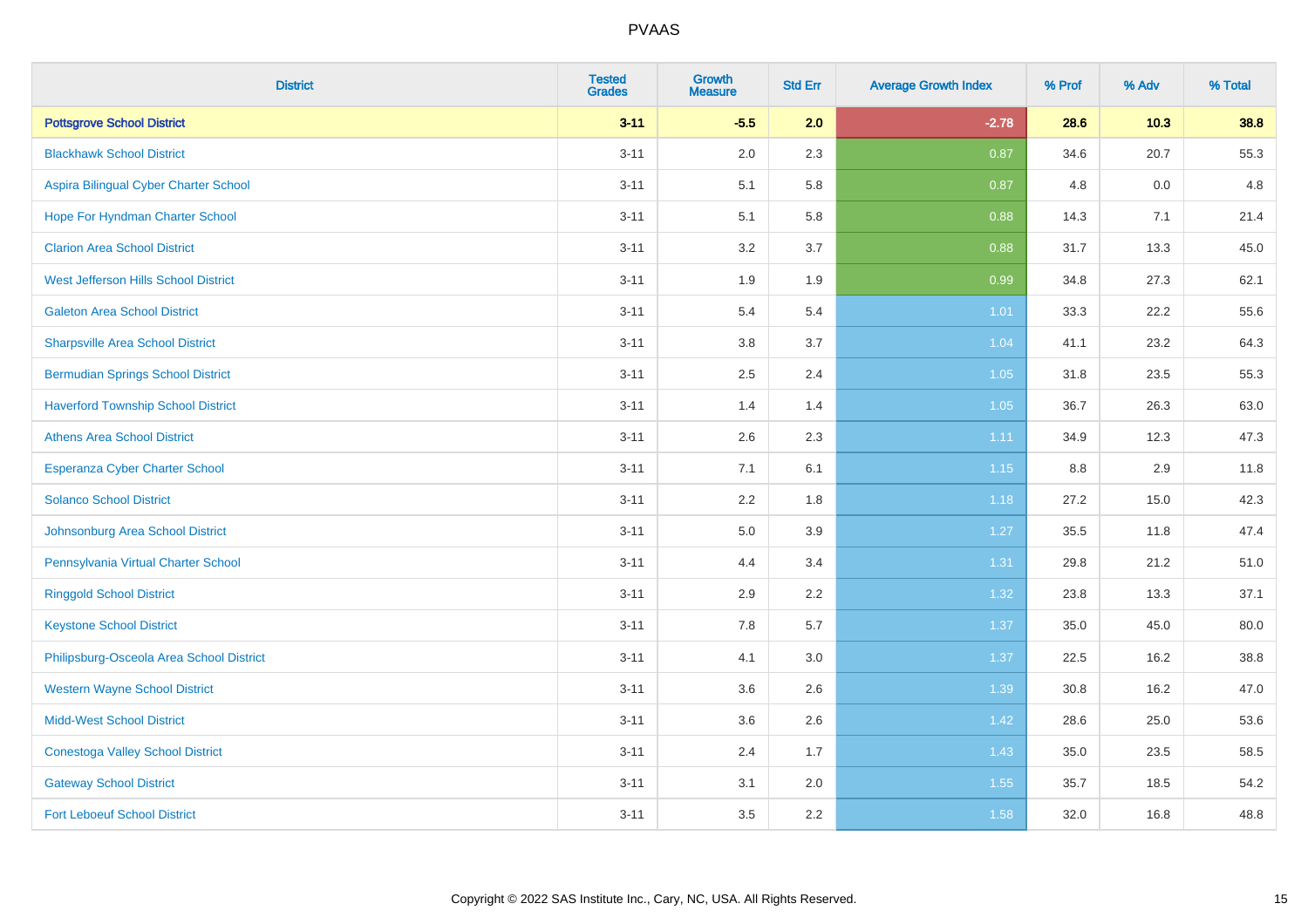| <b>District</b>                                | <b>Tested</b><br><b>Grades</b> | <b>Growth</b><br><b>Measure</b> | <b>Std Err</b> | <b>Average Growth Index</b> | % Prof | % Adv | % Total |
|------------------------------------------------|--------------------------------|---------------------------------|----------------|-----------------------------|--------|-------|---------|
| <b>Pottsgrove School District</b>              | $3 - 11$                       | $-5.5$                          | 2.0            | $-2.78$                     | 28.6   | 10.3  | 38.8    |
| <b>Salisbury Township School District</b>      | $3 - 11$                       | 5.8                             | 3.6            | 1.62                        | 24.4   | 12.6  | 37.0    |
| <b>Halifax Area School District</b>            | $3 - 11$                       | 5.8                             | 3.5            | 1.64                        | 32.1   | 18.9  | 50.9    |
| <b>Penn-Trafford School District</b>           | $3 - 11$                       | 2.9                             | 1.8            | 1.68                        | 46.3   | 26.2  | 72.5    |
| <b>Port Allegany School District</b>           | $3 - 11$                       | 6.5                             | 3.7            | 1.74                        | 26.4   | 11.3  | 37.7    |
| Mt Lebanon School District                     | $3 - 11$                       | 2.4                             | 1.3            | 1.79                        | 39.3   | 37.4  | 76.8    |
| Leechburg Area School District                 | $3 - 11$                       | 7.0                             | 3.9            | 1.79                        | 37.7   | 4.9   | 42.6    |
| <b>Sayre Area School District</b>              | $3 - 11$                       | 5.8                             | 3.2            | 1.81                        | 30.3   | 21.0  | 51.3    |
| Perkiomen Valley School District               | $3 - 11$                       | 2.7                             | 1.5            | 1.83                        | 35.0   | 25.3  | 60.3    |
| <b>United School District</b>                  | $3 - 11$                       | 6.3                             | 3.3            | 1.89                        | 38.8   | 16.3  | 55.0    |
| Eastern Lebanon County School District         | $3 - 11$                       | 4.0                             | 2.1            | 1.89                        | 23.5   | 11.5  | 35.0    |
| <b>Spring Grove Area School District</b>       | $3 - 11$                       | 3.9                             | 2.0            | 1.90                        | 30.0   | 23.0  | 53.0    |
| South Middleton School District                | $3 - 11$                       | 4.4                             | 2.2            | 1.95                        | 31.1   | 16.4  | 47.5    |
| <b>Keystone Central School District</b>        | $3 - 11$                       | 3.6                             | 1.8            | 2.04                        | 27.1   | 14.6  | 41.8    |
| Northampton Area School District               | $3 - 11$                       | 3.2                             | 1.5            | 2.05                        | 29.8   | 17.9  | 47.7    |
| Northeastern York School District              | $3 - 11$                       | $3.8\,$                         | 1.8            | 2.11                        | 32.7   | 21.0  | 53.7    |
| <b>Muncy School District</b>                   | $3 - 11$                       | 6.9                             | 3.3            | 2.12                        | 37.6   | 18.8  | 56.4    |
| <b>Brookville Area School District</b>         | $3 - 11$                       | 6.8                             | 3.1            | 2.19                        | 46.1   | 14.6  | 60.7    |
| <b>Mastery Charter School - Hardy Williams</b> | $3 - 11$                       | $6.6\,$                         | 3.0            | 2.21                        | 24.7   | 1.2   | 25.9    |
| <b>Blue Ridge School District</b>              | $3 - 11$                       | 8.3                             | 3.7            | 2.24                        | 29.6   | 9.3   | 38.9    |
| East Pennsboro Area School District            | $3 - 11$                       | 4.8                             | 2.1            | 2.26                        | 36.8   | 16.9  | 53.7    |
| <b>Brandywine Heights Area School District</b> | $3 - 11$                       | 5.8                             | 2.6            | 2.27                        | 27.7   | 28.6  | 56.2    |
| Huntingdon Area School District                | $3 - 11$                       | 5.8                             | 2.6            | 2.28                        | 27.8   | 17.4  | 45.2    |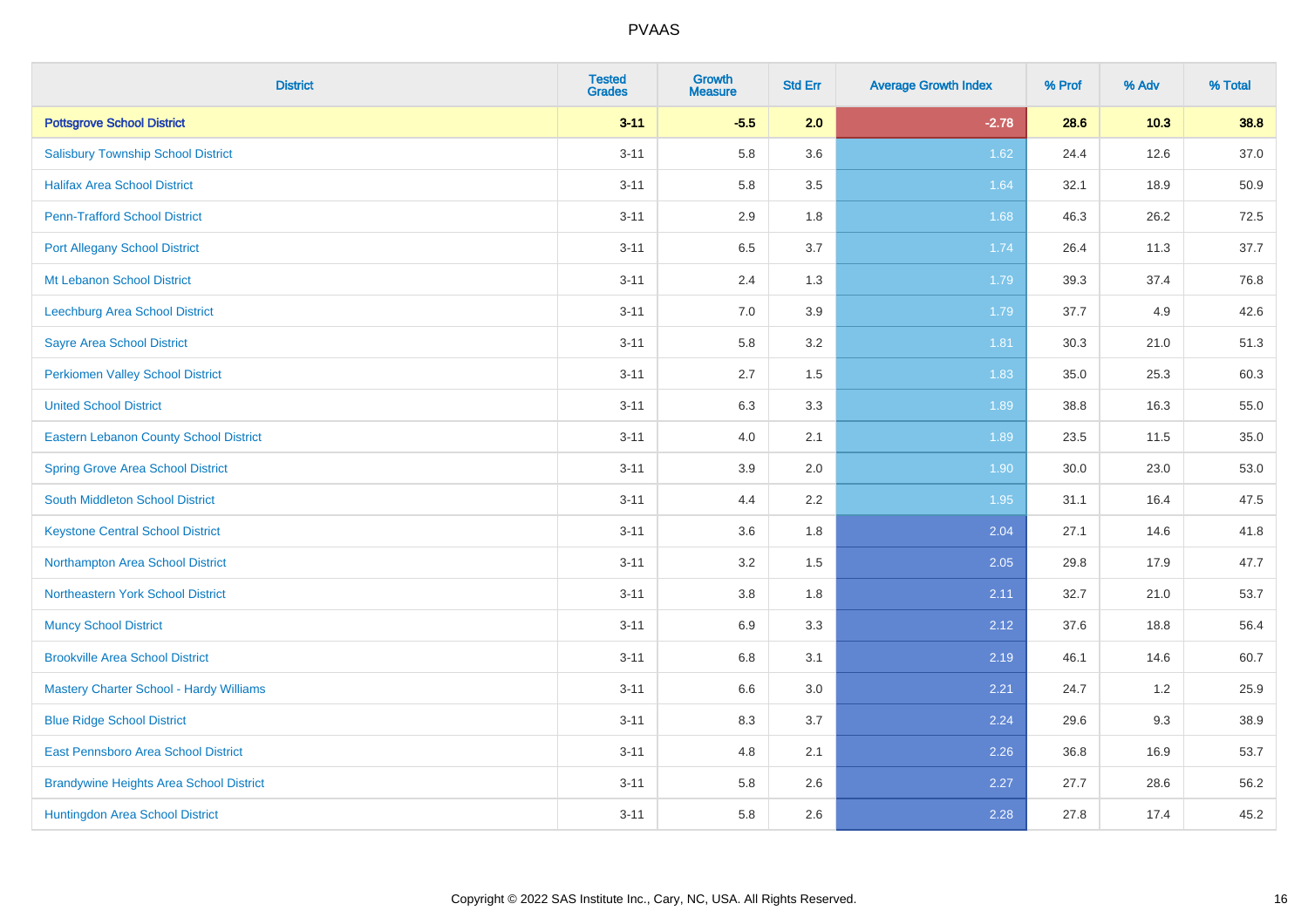| <b>District</b>                           | <b>Tested</b><br><b>Grades</b> | <b>Growth</b><br><b>Measure</b> | <b>Std Err</b> | <b>Average Growth Index</b> | % Prof | % Adv | % Total |
|-------------------------------------------|--------------------------------|---------------------------------|----------------|-----------------------------|--------|-------|---------|
| <b>Pottsgrove School District</b>         | $3 - 11$                       | $-5.5$                          | 2.0            | $-2.78$                     | 28.6   | 10.3  | 38.8    |
| <b>Red Lion Area School District</b>      | $3 - 11$                       | 4.5                             | 1.9            | 2.31                        | 32.3   | 21.5  | 53.8    |
| <b>Bentworth School District</b>          | $3 - 11$                       | 7.0                             | 3.0            | 2.36                        | 26.6   | 17.0  | 43.6    |
| <b>Homer-Center School District</b>       | $3 - 11$                       | $8.8\,$                         | 3.5            | 2.53                        | 38.0   | 17.7  | 55.8    |
| <b>Palisades School District</b>          | $3 - 11$                       | 7.7                             | 2.9            | 2.66                        | 27.8   | 20.3  | 48.1    |
| <b>Bedford Area School District</b>       | $3 - 11$                       | 6.4                             | 2.4            | 2.68                        | 31.0   | 20.6  | 51.6    |
| Saint Marys Area School District          | $3 - 11$                       | 6.0                             | 2.2            | 2.69                        | 35.4   | 18.3  | 53.7    |
| <b>Crawford Central School District</b>   | $3 - 11$                       | 5.7                             | 2.1            | 2.71                        | 26.4   | 15.8  | 42.1    |
| <b>Great Valley School District</b>       | $3 - 11$                       | 5.4                             | 2.0            | 2.77                        | 33.8   | 33.5  | 67.3    |
| <b>Canton Area School District</b>        | $3 - 11$                       | 8.4                             | 2.9            | 2.92                        | 13.8   | 23.0  | 36.8    |
| <b>Bald Eagle Area School District</b>    | $3 - 11$                       | 7.6                             | 2.5            | 3.00                        | 31.6   | 15.6  | 47.3    |
| <b>Line Mountain School District</b>      | $3 - 11$                       | 11.7                            | 3.9            | 3.01                        | 40.4   | 42.3  | 82.7    |
| <b>Lower Dauphin School District</b>      | $3 - 11$                       | 5.3                             | 1.8            | 3.03                        | 30.6   | 26.8  | 57.5    |
| <b>Upper Perkiomen School District</b>    | $3 - 11$                       | 5.7                             | 1.9            | 3.04                        | 25.4   | 19.9  | 45.4    |
| <b>Greenwood School District</b>          | $3 - 11$                       | 11.3                            | 3.6            | 3.14                        | 31.2   | 32.8  | 63.9    |
| <b>Avon Grove Charter School</b>          | $3 - 11$                       | 9.8                             | 3.1            | 3.18                        | 32.4   | 26.0  | 58.4    |
| <b>Penncrest School District</b>          | $3 - 11$                       | 6.0                             | 1.9            | 3.24                        | 31.1   | 16.9  | 48.0    |
| <b>Upper Dauphin Area School District</b> | $3 - 11$                       | 16.5                            | 5.1            | 3.26                        | 37.5   | 26.8  | 64.3    |
| <b>Steel Valley School District</b>       | $3 - 11$                       | 11.1                            | 3.3            | 3.33                        | 34.8   | 10.1  | 44.9    |
| South Fayette Township School District    | $3 - 11$                       | 6.0                             | 1.8            | 3.33                        | 32.2   | 38.3  | 70.5    |
| <b>Bellefonte Area School District</b>    | $3 - 11$                       | 6.7                             | 2.0            | 3.34                        | 28.8   | 21.5  | 50.2    |
| <b>Conrad Weiser Area School District</b> | $3 - 11$                       | 7.1                             | 2.1            | 3.34                        | 28.2   | 14.4  | 42.6    |
| <b>Wilmington Area School District</b>    | $3 - 11$                       | 11.1                            | 3.3            | 3.37                        | 29.8   | 26.2  | 56.0    |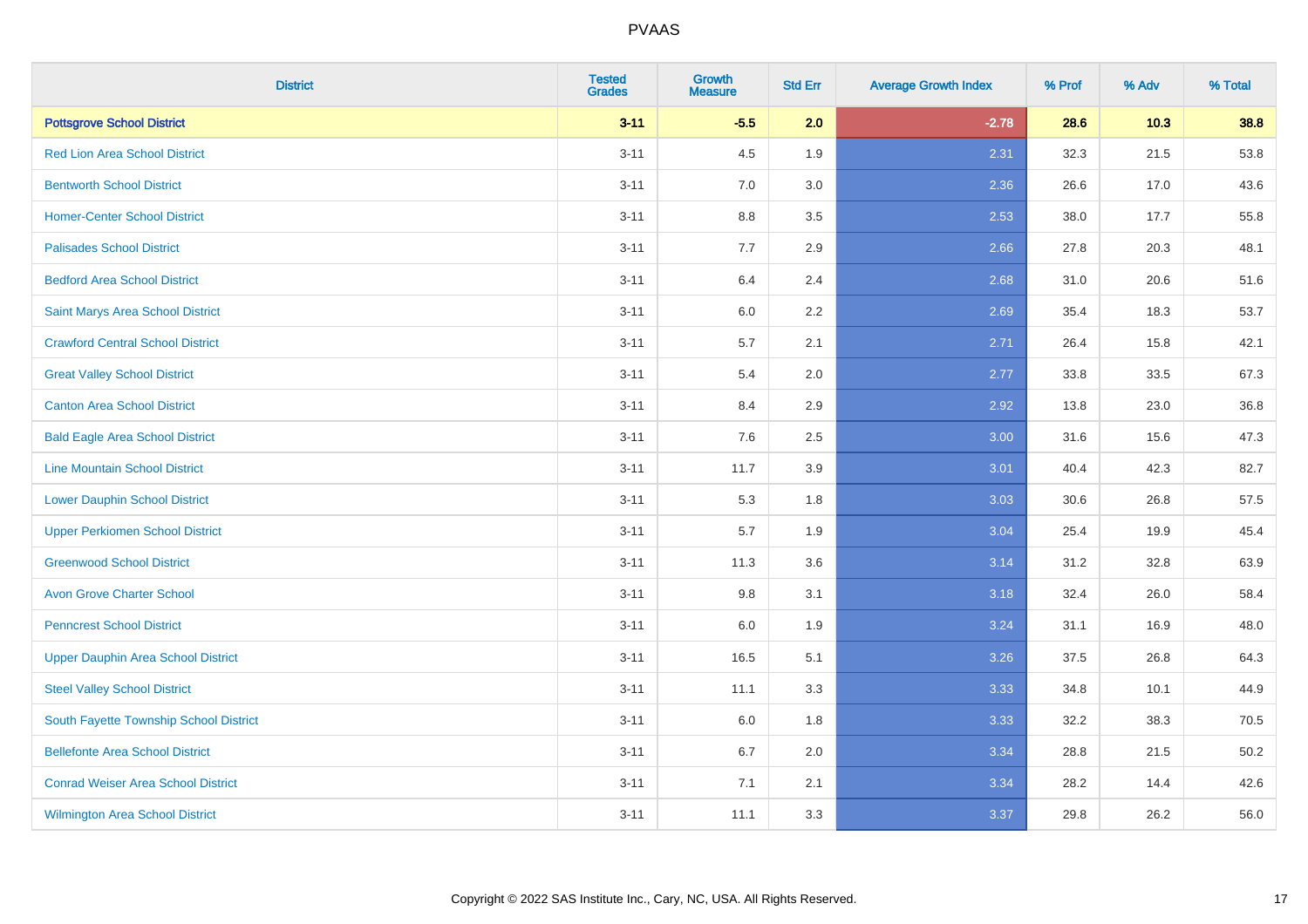| <b>District</b>                                | <b>Tested</b><br><b>Grades</b> | Growth<br><b>Measure</b> | <b>Std Err</b> | <b>Average Growth Index</b> | % Prof | % Adv  | % Total |
|------------------------------------------------|--------------------------------|--------------------------|----------------|-----------------------------|--------|--------|---------|
| <b>Pottsgrove School District</b>              | $3 - 11$                       | $-5.5$                   | 2.0            | $-2.78$                     | 28.6   | $10.3$ | 38.8    |
| <b>Fairview School District</b>                | $3 - 11$                       | 8.3                      | 2.4            | 3.43                        | 41.9   | 34.9   | 76.7    |
| <b>North Pocono School District</b>            | $3 - 11$                       | 13.1                     | 3.7            | 3.54                        | 31.4   | 33.3   | 64.7    |
| <b>York Suburban School District</b>           | $3 - 11$                       | $7.4$                    | 2.1            | 3.55                        | 24.9   | 31.2   | 56.1    |
| Oil City Area School District                  | $3 - 11$                       | 8.6                      | 2.4            | 3.56                        | 29.1   | 13.1   | 42.2    |
| <b>Reading School District</b>                 | $3 - 11$                       | 4.3                      | 1.2            | 3.71                        | 16.8   | 6.0    | 22.8    |
| <b>Spring Cove School District</b>             | $3 - 11$                       | 9.1                      | 2.4            | 3.77                        | 31.8   | 25.4   | 57.1    |
| <b>Hampton Township School District</b>        | $3 - 11$                       | 7.4                      | 2.0            | 3.79                        | 37.9   | 39.2   | 77.0    |
| <b>Hazleton Area School District</b>           | $3 - 11$                       | 6.0                      | 1.6            | 3.85                        | 20.5   | 9.0    | 29.5    |
| <b>Warrior Run School District</b>             | $3 - 11$                       | 10.5                     | 2.7            | 3.86                        | 34.1   | 16.8   | 50.9    |
| <b>Dallas School District</b>                  | $3 - 11$                       | 8.1                      | 2.1            | 3.87                        | 32.4   | 22.4   | 54.8    |
| <b>Phoenixville Area School District</b>       | $3 - 11$                       | 7.3                      | 1.8            | 3.96                        | 32.3   | 27.6   | 59.8    |
| <b>Abington Heights School District</b>        | $3 - 11$                       | 6.7                      | 1.7            | 4.00                        | 33.8   | 31.7   | 65.5    |
| Downingtown Area School District               | $3 - 11$                       | 4.4                      | 1.1            | 4.06                        | 30.1   | 32.0   | 62.2    |
| <b>Ephrata Area School District</b>            | $3 - 11$                       | 6.8                      | 1.7            | 4.08                        | 31.6   | 17.1   | 48.8    |
| <b>Valley View School District</b>             | $3 - 11$                       | 9.3                      | 2.2            | 4.18                        | 26.6   | 23.1   | 49.7    |
| <b>Laurel School District</b>                  | $3 - 11$                       | 13.0                     | 3.1            | 4.19                        | 30.3   | 15.7   | 46.1    |
| Pennsylvania Leadership Charter School         | $3 - 11$                       | 8.0                      | 1.9            | 4.22                        | 33.1   | 27.8   | 60.9    |
| <b>Wallenpaupack Area School District</b>      | $3 - 11$                       | 8.8                      | 2.1            | 4.28                        | 28.5   | 18.9   | 47.4    |
| <b>Coudersport Area School District</b>        | $3 - 11$                       | 14.8                     | 3.4            | 4.33                        | 34.7   | 28.0   | 62.7    |
| <b>Lower Moreland Township School District</b> | $3 - 11$                       | 8.7                      | 2.0            | 4.35                        | 38.2   | 33.2   | 71.4    |
| <b>Pennsbury School District</b>               | $3 - 11$                       | 5.6                      | 1.3            | 4.38                        | 37.7   | 27.7   | 65.4    |
| Northern York County School District           | $3 - 11$                       | 8.4                      | 1.8            | 4.63                        | 24.3   | 23.1   | 47.4    |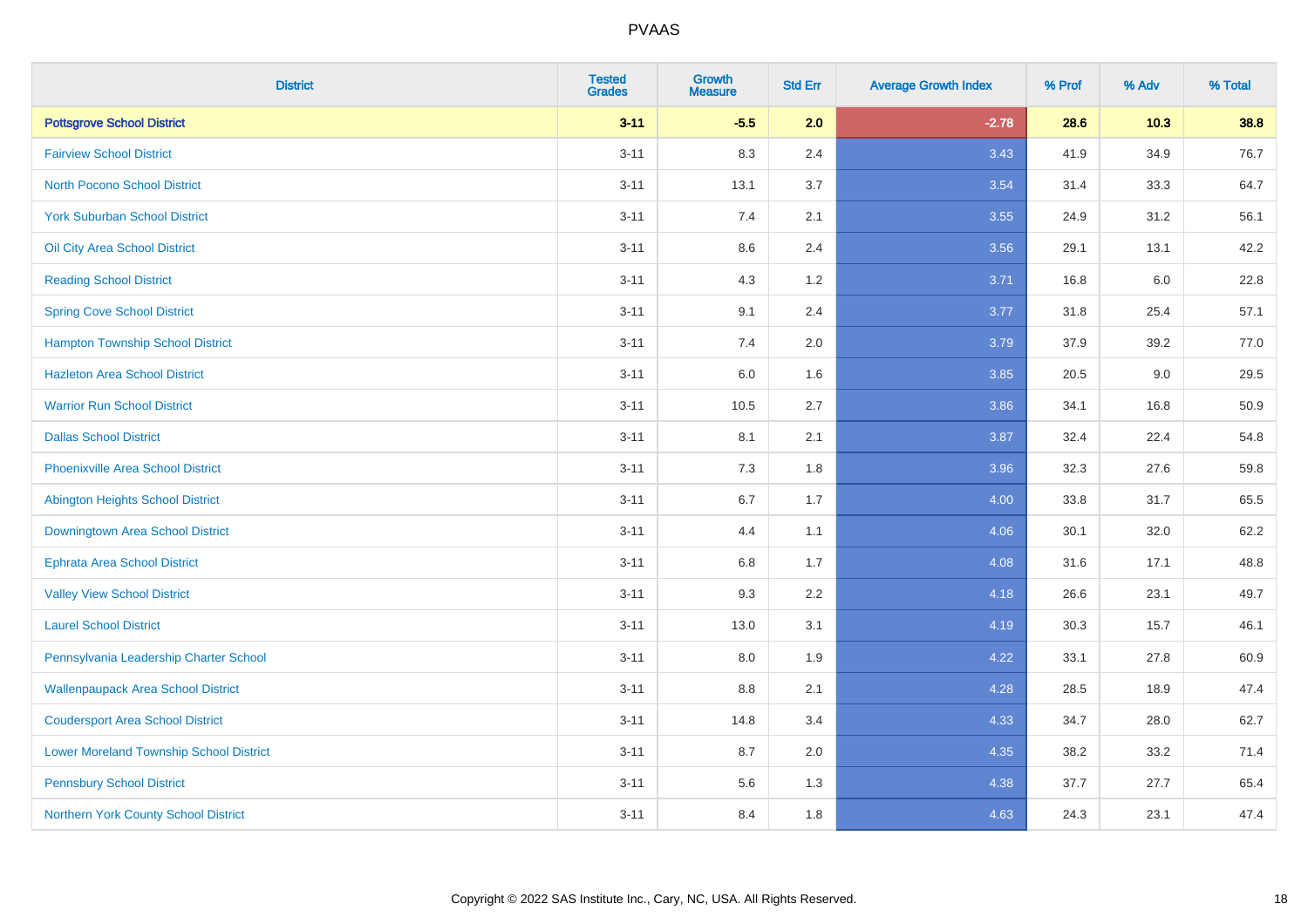| <b>District</b>                              | <b>Tested</b><br><b>Grades</b> | <b>Growth</b><br><b>Measure</b> | <b>Std Err</b> | <b>Average Growth Index</b> | % Prof | % Adv | % Total |
|----------------------------------------------|--------------------------------|---------------------------------|----------------|-----------------------------|--------|-------|---------|
| <b>Pottsgrove School District</b>            | $3 - 11$                       | $-5.5$                          | 2.0            | $-2.78$                     | 28.6   | 10.3  | 38.8    |
| <b>Stroudsburg Area School District</b>      | $3 - 11$                       | 7.5                             | 1.6            | 4.70                        | 30.4   | 18.3  | 48.7    |
| <b>West Perry School District</b>            | $3 - 11$                       | 11.0                            | 2.3            | 4.76                        | 26.9   | 20.5  | 47.4    |
| <b>Lakeland School District</b>              | $3 - 11$                       | 13.3                            | 2.8            | 4.80                        | 22.2   | 21.2  | 43.4    |
| <b>Penn Manor School District</b>            | $3 - 11$                       | 7.1                             | 1.5            | 4.82                        | 26.7   | 20.5  | 47.2    |
| <b>Iroquois School District</b>              | $3 - 11$                       | 13.6                            | 2.8            | 4.83                        | 33.3   | 16.0  | 49.4    |
| <b>Lehighton Area School District</b>        | $3 - 11$                       | 11.4                            | 2.4            | 4.84                        | 30.5   | 24.9  | 55.3    |
| <b>Belle Vernon Area School District</b>     | $3 - 11$                       | 11.1                            | 2.3            | 4.88                        | 31.6   | 25.4  | 57.1    |
| <b>Quaker Valley School District</b>         | $3 - 11$                       | 12.2                            | 2.5            | 4.90                        | 39.5   | 26.4  | 65.9    |
| <b>Berlin Brothersvalley School District</b> | $3 - 11$                       | 19.6                            | 4.0            | 4.93                        | 28.3   | 41.3  | 69.6    |
| <b>West Branch Area School District</b>      | $3 - 11$                       | 17.0                            | 3.3            | 5.20                        | 47.1   | 19.1  | 66.2    |
| <b>Cornwall-Lebanon School District</b>      | $3 - 11$                       | 8.2                             | 1.6            | 5.24                        | 28.0   | 20.5  | 48.6    |
| Lake-Lehman School District                  | $3 - 11$                       | 14.9                            | 2.8            | 5.34                        | 25.8   | 22.5  | 48.3    |
| <b>Pine-Richland School District</b>         | $3 - 11$                       | 9.3                             | 1.7            | 5.56                        | 42.3   | 35.8  | 78.1    |
| <b>Pequea Valley School District</b>         | $3 - 11$                       | 18.0                            | 3.1            | 5.74                        | 29.2   | 37.5  | 66.7    |
| <b>Harbor Creek School District</b>          | $3 - 11$                       | 13.4                            | 2.3            | 5.80                        | 34.5   | 40.7  | 75.2    |
| <b>Punxsutawney Area School District</b>     | $3 - 11$                       | 15.8                            | 2.7            | 5.83                        | 18.6   | 29.0  | 47.6    |
| <b>Indiana Area School District</b>          | $3 - 11$                       | 12.0                            | 2.0            | 5.98                        | 30.0   | 30.4  | 60.3    |
| <b>Agora Cyber Charter School</b>            | $3 - 11$                       | 14.6                            | 2.4            | 6.03                        | 24.7   | 19.5  | 44.2    |
| <b>Franklin Regional School District</b>     | $3 - 11$                       | 11.3                            | 1.8            | 6.13                        | 30.0   | 35.0  | 65.0    |
| <b>Tuscarora School District</b>             | $3 - 11$                       | 13.4                            | 2.2            | 6.20                        | 37.1   | 26.3  | 63.4    |
| <b>Armstrong School District</b>             | $3 - 11$                       | $9.8\,$                         | 1.6            | 6.22                        | 32.8   | 24.6  | 57.4    |
| <b>Cocalico School District</b>              | $3 - 11$                       | 12.3                            | 1.9            | 6.48                        | 28.2   | 32.3  | 60.5    |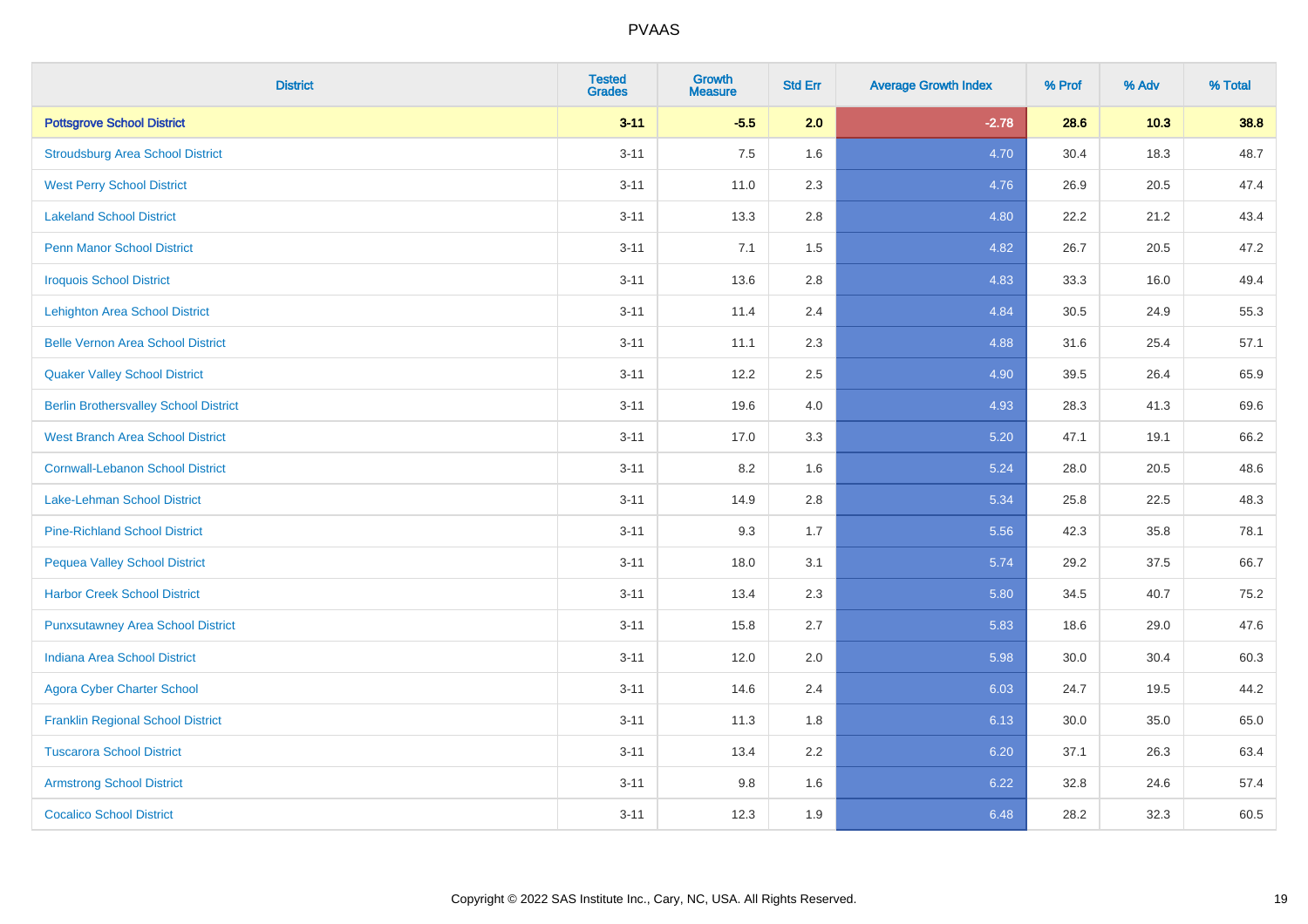| <b>District</b>                               | <b>Tested</b><br><b>Grades</b> | Growth<br><b>Measure</b> | <b>Std Err</b> | <b>Average Growth Index</b> | % Prof | % Adv  | % Total |
|-----------------------------------------------|--------------------------------|--------------------------|----------------|-----------------------------|--------|--------|---------|
| <b>Pottsgrove School District</b>             | $3 - 11$                       | $-5.5$                   | 2.0            | $-2.78$                     | 28.6   | $10.3$ | 38.8    |
| <b>Manheim Central School District</b>        | $3 - 11$                       | 12.8                     | 2.0            | 6.52                        | 27.8   | 35.4   | 63.2    |
| <b>Neshaminy School District</b>              | $3 - 11$                       | 8.6                      | 1.3            | 6.56                        | 31.3   | 23.9   | 55.2    |
| <b>Millcreek Township School District</b>     | $3 - 11$                       | 9.1                      | 1.4            | 6.61                        | 34.5   | 30.1   | 64.6    |
| <b>Methacton School District</b>              | $3 - 11$                       | 11.0                     | 1.6            | 6.94                        | 36.0   | 33.6   | 69.6    |
| <b>Whitehall-Coplay School District</b>       | $3 - 11$                       | 11.8                     | 1.7            | 7.06                        | 32.3   | 21.7   | 54.0    |
| <b>Upper Merion Area School District</b>      | $3 - 11$                       | 14.0                     | 2.0            | 7.15                        | 34.4   | 32.6   | 67.0    |
| <b>Danville Area School District</b>          | $3 - 11$                       | 18.4                     | 2.6            | 7.19                        | 32.0   | 46.1   | 78.1    |
| <b>Mountain View School District</b>          | $3 - 11$                       | 24.2                     | 3.4            | 7.20                        | 45.8   | 37.3   | 83.0    |
| <b>East Penn School District</b>              | $3 - 11$                       | 8.9                      | 1.2            | 7.61                        | 32.8   | 26.4   | 59.2    |
| <b>Mifflin County School District</b>         | $3 - 11$                       | 12.3                     | 1.6            | 7.69                        | 35.1   | 15.1   | 50.3    |
| <b>Upper Saint Clair School District</b>      | $3 - 11$                       | 13.8                     | 1.8            | 7.86                        | 32.2   | 44.5   | 76.7    |
| <b>Peters Township School District</b>        | $3 - 11$                       | 14.1                     | 1.7            | 8.16                        | 35.2   | 41.6   | 76.8    |
| <b>Saucon Valley School District</b>          | $3 - 11$                       | 18.9                     | 2.2            | 8.48                        | 26.0   | 39.6   | 65.6    |
| <b>Southern York County School District</b>   | $3 - 11$                       | 15.5                     | 1.8            | 8.48                        | 37.6   | 29.2   | 66.8    |
| <b>Marple Newtown School District</b>         | $3 - 11$                       | 20.6                     | 2.3            | 8.95                        | 31.1   | 42.7   | 73.8    |
| Palmyra Area School District                  | $3 - 11$                       | 16.2                     | 1.8            | 9.02                        | 38.8   | 34.0   | 72.8    |
| <b>Unionville-Chadds Ford School District</b> | $3 - 11$                       | 15.8                     | 1.7            | 9.12                        | 31.2   | 48.0   | 79.2    |
| <b>Wayne Highlands School District</b>        | $3 - 11$                       | 22.5                     | 2.5            | 9.16                        | 33.8   | 40.4   | 74.2    |
| Fox Chapel Area School District               | $3 - 11$                       | 17.6                     | 1.9            | 9.47                        | 22.9   | 52.0   | 74.9    |
| <b>Delaware Valley School District</b>        | $3 - 11$                       | 15.7                     | 1.6            | 9.62                        | 36.7   | 32.1   | 68.8    |
| New Hope-Solebury School District             | $3 - 11$                       | 28.8                     | 2.9            | 9.77                        | 31.6   | 50.0   | 81.6    |
| <b>Hempfield School District</b>              | $3 - 11$                       | 13.4                     | 1.3            | 10.53                       | 29.9   | 36.8   | 66.7    |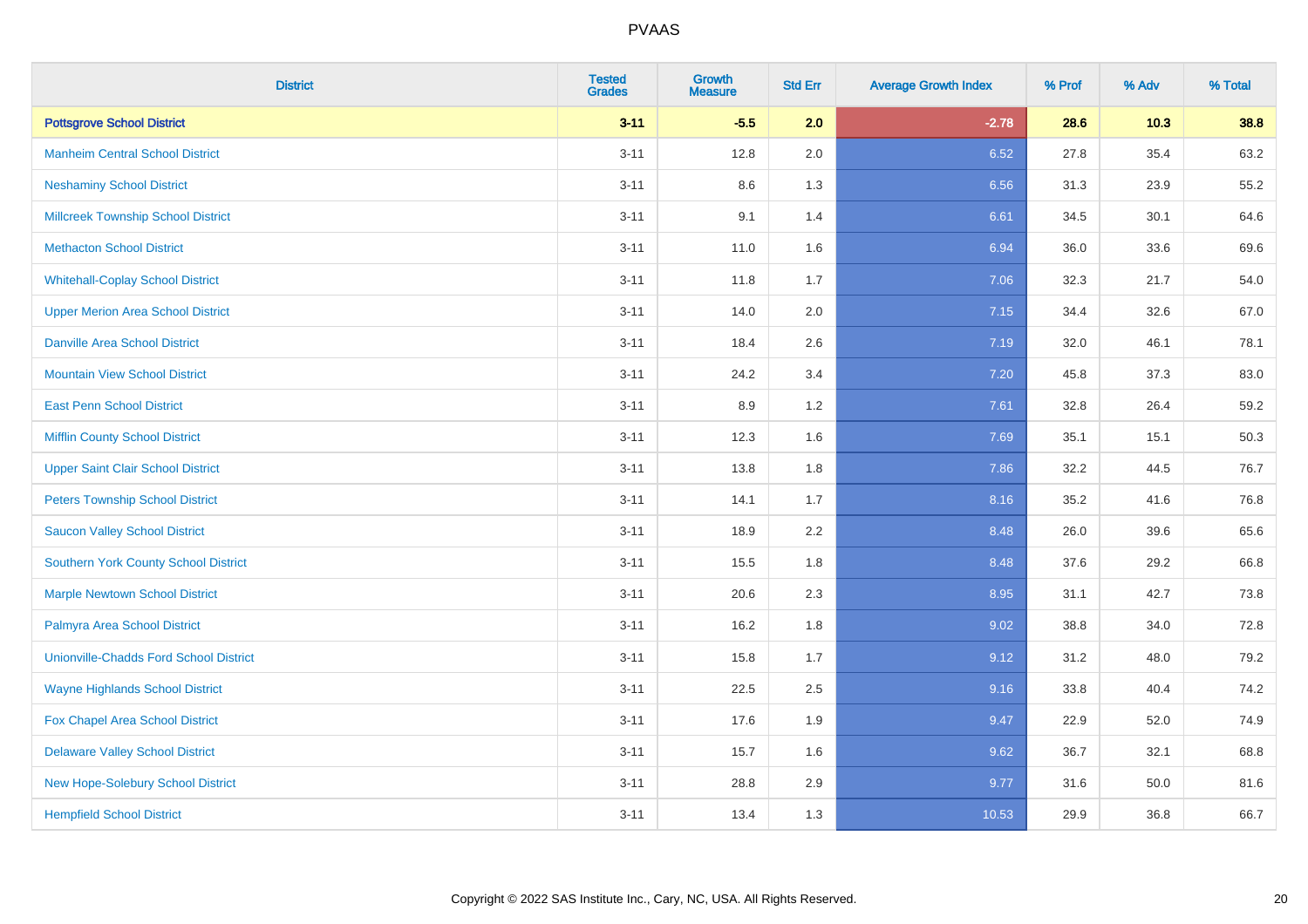| <b>District</b>                           | <b>Tested</b><br><b>Grades</b> | <b>Growth</b><br><b>Measure</b> | <b>Std Err</b> | <b>Average Growth Index</b> | % Prof | % Adv   | % Total |
|-------------------------------------------|--------------------------------|---------------------------------|----------------|-----------------------------|--------|---------|---------|
| <b>Pottsgrove School District</b>         | $3 - 11$                       | $-5.5$                          | 2.0            | $-2.78$                     | 28.6   | $10.3$  | 38.8    |
| <b>Warwick School District</b>            | $3 - 11$                       | 21.7                            | 1.8            | 11.76                       | 27.7   | 36.3    | 64.0    |
| <b>Littlestown Area School District</b>   | $3 - 11$                       | 28.7                            | 2.4            | 11.83                       | 38.4   | 29.3    | 67.7    |
| <b>Council Rock School District</b>       | $3 - 11$                       | 13.5                            | 1.1            | 12.27                       | 32.0   | 35.4    | 67.4    |
| <b>Souderton Area School District</b>     | $3 - 11$                       | 18.5                            | 1.4            | 12.86                       | 39.2   | 31.2    | 70.4    |
| <b>Colonial School District</b>           | $3 - 11$                       | 22.1                            | 1.6            | 13.55                       | 27.2   | 43.5    | 70.6    |
| <b>Spring-Ford Area School District</b>   | $3 - 11$                       | 16.6                            | 1.2            | 14.02                       | 30.4   | 45.3    | 75.7    |
| <b>Dallastown Area School District</b>    | $3 - 11$                       | 19.9                            | 1.4            | 14.14                       | 36.8   | 34.2    | 71.0    |
| <b>North Allegheny School District</b>    | $3 - 11$                       | 18.0                            | 1.3            | 14.25                       | 30.5   | 42.9    | 73.4    |
| <b>Lower Merion School District</b>       | $3 - 11$                       | 18.9                            | 1.2            | 15.42                       | 29.4   | 48.6    | 78.0    |
| North Penn School District                | $3 - 11$                       | 17.6                            | 1.0            | 17.53                       | 30.8   | 35.7    | 66.4    |
| <b>Central Bucks School District</b>      | $3 - 11$                       | 15.5                            | 0.9            | 17.94                       | 34.8   | 41.4    | 76.2    |
| <b>State College Area School District</b> | $3 - 11$                       | 24.5                            | 1.3            | 18.59                       | 31.9   | 46.9    | 78.8    |
| Norristown Area School District           | $3 - 12$                       | $-25.4$                         | 1.7            | $-15.35$                    | 10.6   | 1.8     | 12.4    |
| Philadelphia City School District         | $3 - 12$                       | $-7.8$                          | 0.6            | $-13.43$                    | 16.4   | 6.5     | 22.9    |
| <b>Allentown City School District</b>     | $3 - 12$                       | $-16.9$                         | 1.4            | $-12.37$                    | 5.9    | 0.4     | 6.3     |
| <b>York City School District</b>          | $3 - 12$                       | $-17.7$                         | 1.8            | $-10.05$                    | 3.2    | 0.7     | 3.9     |
| Ambridge Area School District             | $3 - 12$                       | $-19.4$                         | 2.5            | $-7.64$                     | 23.2   | 5.6     | 28.9    |
| <b>Lancaster School District</b>          | $3 - 12$                       | $-10.0$                         | 1.4            | $-7.22$                     | 9.0    | 3.9     | 12.8    |
| <b>Hempfield Area School District</b>     | $3 - 12$                       | $-10.2$                         | 1.6            | $-6.37$                     | 28.1   | 19.2    | 47.3    |
| <b>New Castle Area School District</b>    | $3 - 12$                       | $-13.6$                         | 2.3            | $-5.99$                     | 17.6   | $2.0\,$ | 19.5    |
| <b>West Mifflin Area School District</b>  | $3 - 12$                       | $-11.9$                         | 2.5            | $-4.77$                     | 15.9   | 4.0     | 19.9    |
| <b>Interboro School District</b>          | $3 - 12$                       | $-8.4$                          | 2.0            | $-4.27$                     | 27.6   | 6.4     | 34.1    |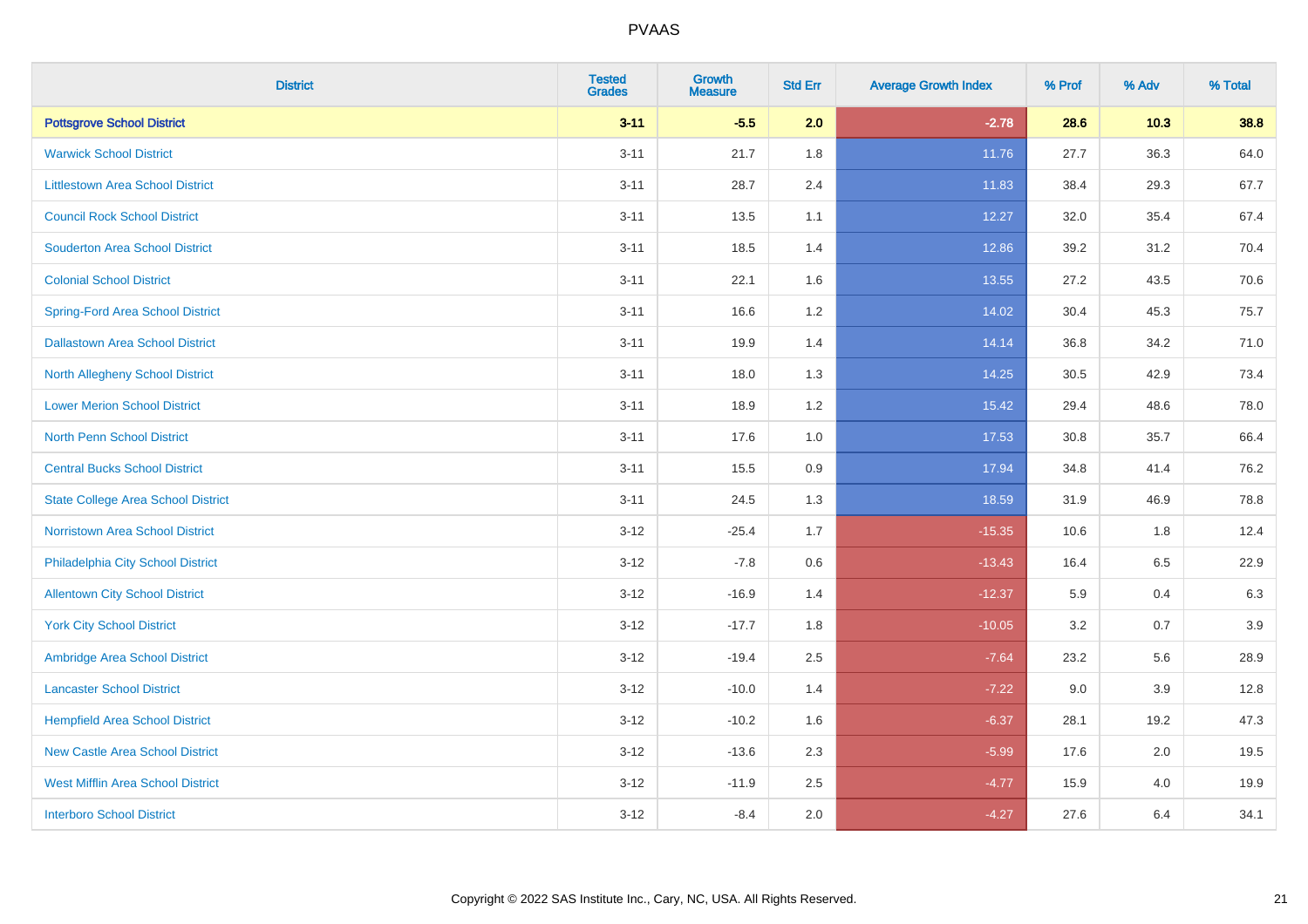| <b>District</b>                                        | <b>Tested</b><br><b>Grades</b> | Growth<br><b>Measure</b> | <b>Std Err</b> | <b>Average Growth Index</b> | % Prof | % Adv  | % Total |
|--------------------------------------------------------|--------------------------------|--------------------------|----------------|-----------------------------|--------|--------|---------|
| <b>Pottsgrove School District</b>                      | $3 - 11$                       | $-5.5$                   | 2.0            | $-2.78$                     | 28.6   | $10.3$ | 38.8    |
| <b>Panther Valley School District</b>                  | $3 - 12$                       | $-13.3$                  | 3.2            | $-4.10$                     | 31.5   | 4.1    | 35.6    |
| <b>Scranton School District</b>                        | $3 - 12$                       | $-10.1$                  | 2.5            | $-4.04$                     | 20.0   | 7.7    | 27.7    |
| <b>Tussey Mountain School District</b>                 | $3 - 12$                       | $-13.0$                  | 3.3            | $-3.93$                     | 11.1   | 3.2    | 14.3    |
| <b>Grove City Area School District</b>                 | $3 - 12$                       | $-8.8$                   | 2.3            | $-3.89$                     | 25.6   | 16.4   | 42.0    |
| <b>Old Forge School District</b>                       | $3 - 12$                       | $-11.3$                  | 3.1            | $-3.62$                     | 28.6   | 13.2   | 41.8    |
| <b>West York Area School District</b>                  | $3 - 12$                       | $-9.8$                   | 2.7            | $-3.57$                     | 21.9   | 10.9   | 32.8    |
| Montoursville Area School District                     | $3 - 12$                       | $-8.4$                   | 2.6            | $-3.17$                     | 38.8   | 18.2   | 57.0    |
| <b>Erie City School District</b>                       | $3 - 12$                       | $-4.5$                   | 1.4            | $-3.09$                     | 13.4   | 6.7    | 20.1    |
| <b>Quakertown Community School District</b>            | $3 - 12$                       | $-4.3$                   | 1.5            | $-2.79$                     | 33.8   | 20.1   | 53.8    |
| <b>Clarion-Limestone Area School District</b>          | $3 - 12$                       | $-10.0$                  | 3.6            | $-2.76$                     | 28.3   | 20.0   | 48.3    |
| Selinsgrove Area School District                       | $3 - 12$                       | $-5.7$                   | 2.1            | $-2.74$                     | 25.4   | 13.9   | 39.2    |
| <b>Turkeyfoot Valley Area School District</b>          | $3 - 12$                       | $-15.4$                  | 5.8            | $-2.66$                     | 3.8    | 3.8    | $7.6$   |
| <b>Union City Area School District</b>                 | $3 - 12$                       | $-8.7$                   | 3.3            | $-2.59$                     | 29.7   | 10.9   | 40.6    |
| <b>Greater Nanticoke Area School District</b>          | $3 - 12$                       | $-6.8$                   | 2.6            | $-2.58$                     | 15.2   | 8.9    | 24.1    |
| Catasauqua Area School District                        | $3 - 12$                       | $-7.3$                   | 2.8            | $-2.58$                     | 27.1   | 11.2   | 38.3    |
| Pocono Mountain School District                        | $3 - 12$                       | $-4.3$                   | 1.8            | $-2.43$                     | 35.5   | 17.1   | 52.6    |
| <b>Pottsville Area School District</b>                 | $3 - 12$                       | $-4.9$                   | 2.1            | $-2.36$                     | 21.8   | 7.9    | 29.6    |
| <b>Bristol Borough School District</b>                 | $3 - 12$                       | $-5.9$                   | 2.9            | $-2.00$                     | 27.8   | 3.3    | 31.1    |
| Lincoln Leadership Academy Charter School              | $3 - 12$                       | $-7.4$                   | 3.7            | $-1.99$                     | 6.4    | 2.1    | 8.5     |
| <b>Chester Charter Scholars Academy Charter School</b> | $3 - 12$                       | $-6.2$                   | 3.3            | $-1.88$                     | 2.2    | 0.0    | 2.2     |
| <b>Twin Valley School District</b>                     | $3 - 12$                       | $-3.2$                   | 1.9            | $-1.68$                     | 38.8   | 19.8   | 58.6    |
| <b>Woodland Hills School District</b>                  | $3 - 12$                       | $-4.2$                   | 2.5            | $-1.66$                     | 10.1   | 1.4    | 11.5    |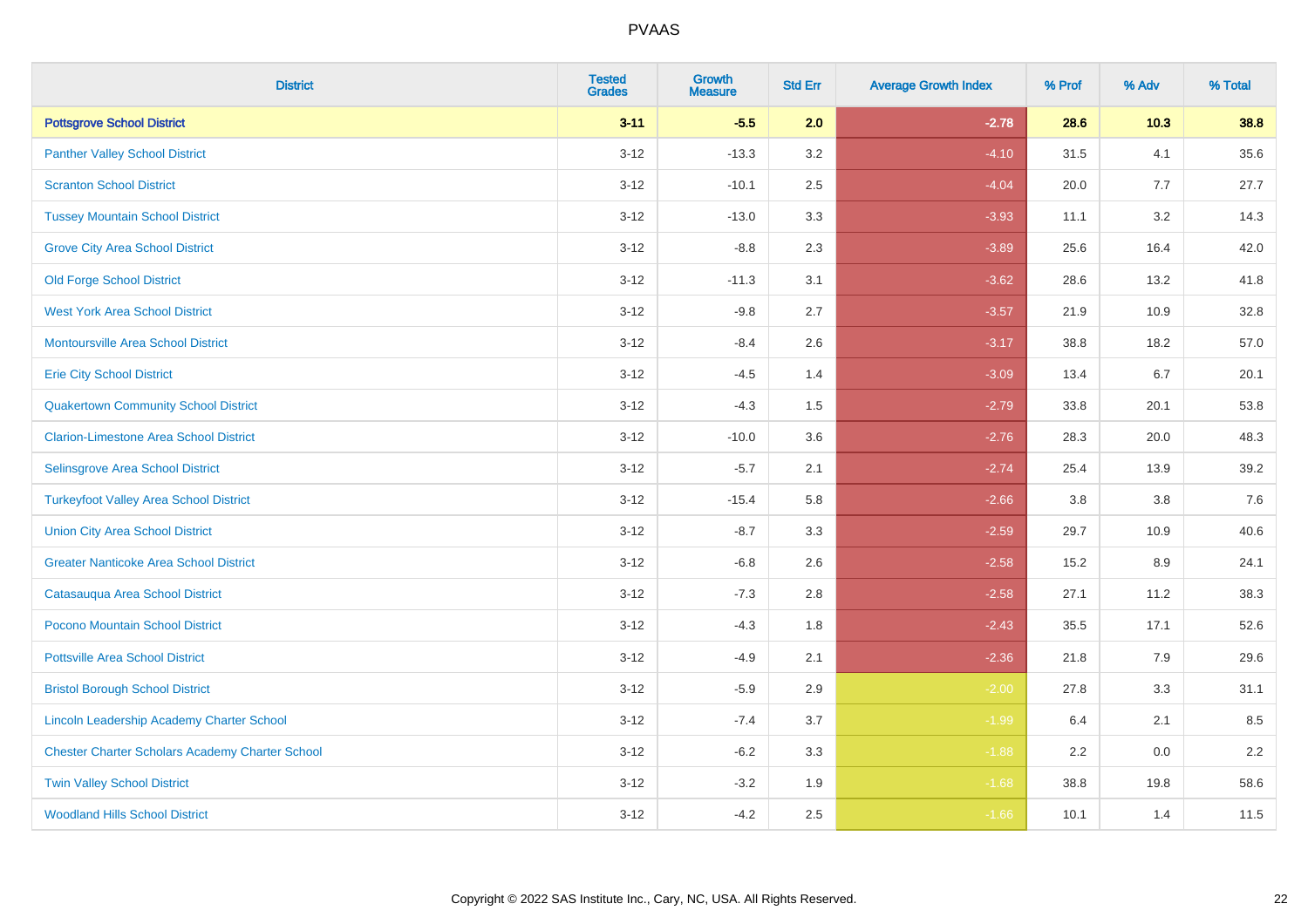| <b>District</b>                                 | <b>Tested</b><br><b>Grades</b> | <b>Growth</b><br><b>Measure</b> | <b>Std Err</b> | <b>Average Growth Index</b> | % Prof | % Adv | % Total |
|-------------------------------------------------|--------------------------------|---------------------------------|----------------|-----------------------------|--------|-------|---------|
| <b>Pottsgrove School District</b>               | $3 - 11$                       | $-5.5$                          | 2.0            | $-2.78$                     | 28.6   | 10.3  | 38.8    |
| <b>Conemaugh Valley School District</b>         | $3 - 12$                       | $-6.3$                          | 4.1            | $-1.54$                     | 23.7   | 5.1   | 28.8    |
| <b>Keystone Education Center Charter School</b> | $3 - 12$                       | $-6.5$                          | 5.1            | $-1.28$                     | 0.0    | 0.0   | 0.0     |
| <b>Millville Area School District</b>           | $3 - 12$                       | $-5.6$                          | 4.4            | $-1.26$                     | 31.4   | 11.4  | 42.9    |
| <b>Cameron County School District</b>           | $3-12$                         | $-5.0$                          | 4.4            | $-1.12$                     | 34.9   | 4.8   | 39.7    |
| <b>Wyomissing Area School District</b>          | $3 - 12$                       | $-2.4$                          | 2.6            | $-0.92$                     | 25.6   | 28.1  | 53.7    |
| <b>Conneaut School District</b>                 | $3 - 12$                       | $-2.3$                          | 2.6            | $-0.91$                     | 27.4   | 9.7   | 37.1    |
| <b>Bradford Area School District</b>            | $3 - 12$                       | $-1.8$                          | 2.3            | $-0.79$                     | 31.2   | 16.7  | 47.9    |
| <b>Roberto Clemente Charter School</b>          | $3 - 12$                       | $-3.3$                          | 4.1            | $-0.79$                     | 22.7   | 4.6   | 27.3    |
| <b>Bangor Area School District</b>              | $3 - 12$                       | $-1.2$                          | 2.0            | $-0.60$                     | 25.8   | 12.7  | 38.5    |
| <b>Penns Manor Area School District</b>         | $3 - 12$                       | $-1.9$                          | 3.5            | $-0.55$                     | 24.2   | 3.8   | 28.0    |
| <b>Forest City Regional School District</b>     | $3 - 12$                       | $-1.2$                          | 3.6            | $-0.33$                     | 26.5   | 8.2   | 34.7    |
| <b>Columbia Borough School District</b>         | $3 - 12$                       | $-1.1$                          | 3.6            | $-0.31$                     | 17.2   | 1.7   | 19.0    |
| <b>Cranberry Area School District</b>           | $3 - 12$                       | $-0.9$                          | 3.1            | $-0.29$                     | 25.5   | 9.7   | 35.2    |
| Altoona Area School District                    | $3 - 12$                       | 0.1                             | 1.5            | 0.07                        | 29.0   | 13.8  | 42.8    |
| <b>Central Columbia School District</b>         | $3 - 12$                       | 0.3                             | 2.3            | 0.12                        | 25.4   | 37.6  | 63.0    |
| <b>Tulpehocken Area School District</b>         | $3 - 12$                       | 1.0                             | 4.9            | 0.20                        | 11.5   | 23.1  | 34.6    |
| <b>Ridley School District</b>                   | $3 - 12$                       | 0.3                             | 1.6            | 0.21                        | 32.0   | 10.7  | 42.6    |
| <b>Wilson School District</b>                   | $3 - 12$                       | $0.5\,$                         | 1.5            | 0.32                        | 30.4   | 25.5  | 55.9    |
| <b>Avella Area School District</b>              | $3-12$                         | 1.6                             | 4.7            | 0.34                        | 34.8   | 7.2   | 42.0    |
| <b>Annville-Cleona School District</b>          | $3 - 12$                       | 1.1                             | 2.4            | 0.45                        | 34.8   | 13.6  | 48.5    |
| Daniel Boone Area School District               | $3 - 12$                       | $0.9\,$                         | 1.9            | 0.46                        | 28.9   | 22.0  | 51.0    |
| <b>Union School District</b>                    | $3-12$                         | 2.5                             | 3.7            | 0.69                        | 17.9   | 10.4  | 28.4    |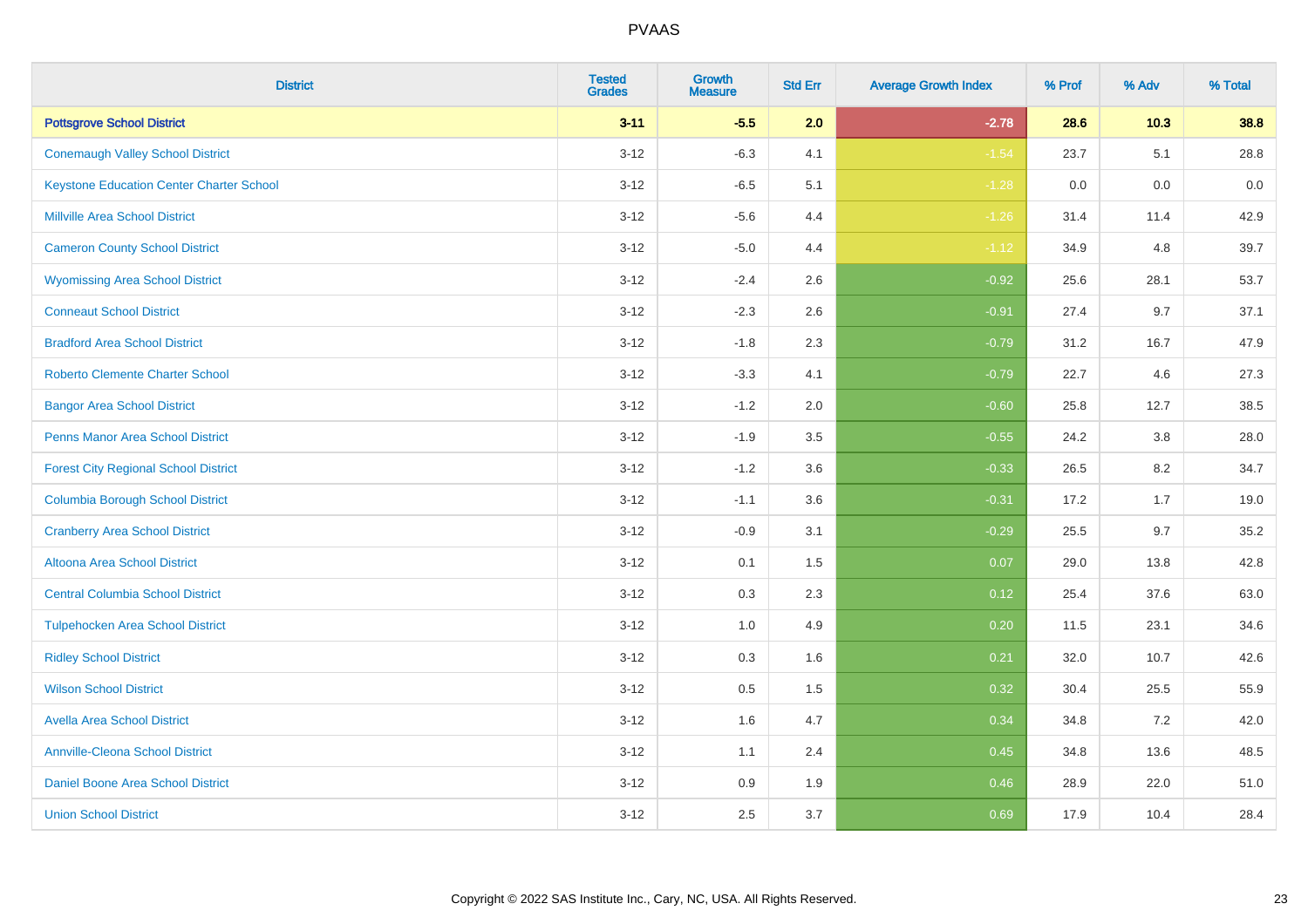| <b>District</b>                                 | <b>Tested</b><br><b>Grades</b> | <b>Growth</b><br><b>Measure</b> | <b>Std Err</b> | <b>Average Growth Index</b> | % Prof | % Adv | % Total |
|-------------------------------------------------|--------------------------------|---------------------------------|----------------|-----------------------------|--------|-------|---------|
| <b>Pottsgrove School District</b>               | $3 - 11$                       | $-5.5$                          | 2.0            | $-2.78$                     | 28.6   | 10.3  | 38.8    |
| <b>North Clarion County School District</b>     | $3 - 12$                       | 3.4                             | 4.1            | 0.83                        | 45.0   | 18.8  | 63.8    |
| <b>Pottstown School District</b>                | $3 - 12$                       | 2.0                             | 2.2            | 0.88                        | 19.4   | 6.2   | 25.6    |
| <b>Eastern Lancaster County School District</b> | $3 - 12$                       | 2.9                             | 3.2            | 0.91                        | 35.2   | 36.4  | 71.6    |
| <b>Brownsville Area School District</b>         | $3 - 12$                       | 3.9                             | 3.8            | 1.04                        | 22.0   | 8.5   | 30.5    |
| People For People Charter School                | $3 - 12$                       | 6.4                             | 5.6            | $1.15$                      | 2.4    | 0.0   | 2.4     |
| <b>Newport School District</b>                  | $3 - 12$                       | 3.8                             | 3.3            | 1.17                        | 38.8   | 10.4  | 49.2    |
| <b>Upper Dublin School District</b>             | $3 - 12$                       | 2.1                             | 1.8            | 1.19                        | 34.7   | 30.0  | 64.7    |
| <b>Purchase Line School District</b>            | $3 - 12$                       | 4.3                             | 3.3            | 1.30                        | 32.3   | 9.0   | 41.4    |
| <b>Chestnut Ridge School District</b>           | $3 - 12$                       | 4.0                             | 2.9            | 1.38                        | 33.2   | 11.0  | 44.2    |
| Conemaugh Township Area School District         | $3 - 12$                       | 4.8                             | 3.5            | 1.39                        | 30.9   | 27.8  | 58.8    |
| Susquehanna Township School District            | $3 - 12$                       | 3.9                             | 2.7            | 1.45                        | 19.0   | 13.1  | 32.0    |
| Northern Potter School District                 | $3 - 12$                       | $6.8\,$                         | 4.6            | 1.48                        | 30.6   | 11.1  | 41.7    |
| <b>South Western School District</b>            | $3 - 12$                       | 2.5                             | 1.7            | 1.48                        | 36.2   | 19.7  | 55.9    |
| <b>Smethport Area School District</b>           | $3 - 12$                       | 5.8                             | 3.8            | 1.52                        | 24.6   | 20.0  | 44.6    |
| <b>Waynesboro Area School District</b>          | $3 - 12$                       | 3.0                             | 1.8            | 1.67                        | 26.0   | 23.5  | 49.5    |
| <b>West Shore School District</b>               | $3 - 12$                       | $2.2\,$                         | 1.3            | 1.68                        | 31.8   | 15.2  | 47.1    |
| <b>Wyalusing Area School District</b>           | $3 - 12$                       | 5.7                             | 3.2            | 1.78                        | 38.6   | 12.9  | 51.4    |
| <b>Oswayo Valley School District</b>            | $3 - 12$                       | 9.9                             | 5.1            | 1.93                        | 26.5   | 44.1  | 70.6    |
| Pennsylvania Distance Learning Charter School   | $3 - 12$                       | 6.8                             | 3.4            | 1.99                        | 19.8   | 6.2   | 25.9    |
| <b>Mckeesport Area School District</b>          | $3 - 12$                       | 4.6                             | 2.2            | 2.14                        | 21.1   | 4.4   | 25.5    |
| Northern Lehigh School District                 | $3 - 12$                       | 6.1                             | 2.5            | 2.42                        | 21.4   | 18.0  | 39.3    |
| Northern Tioga School District                  | $3 - 12$                       | 6.8                             | 2.6            | 2.64                        | 25.0   | 16.9  | 41.9    |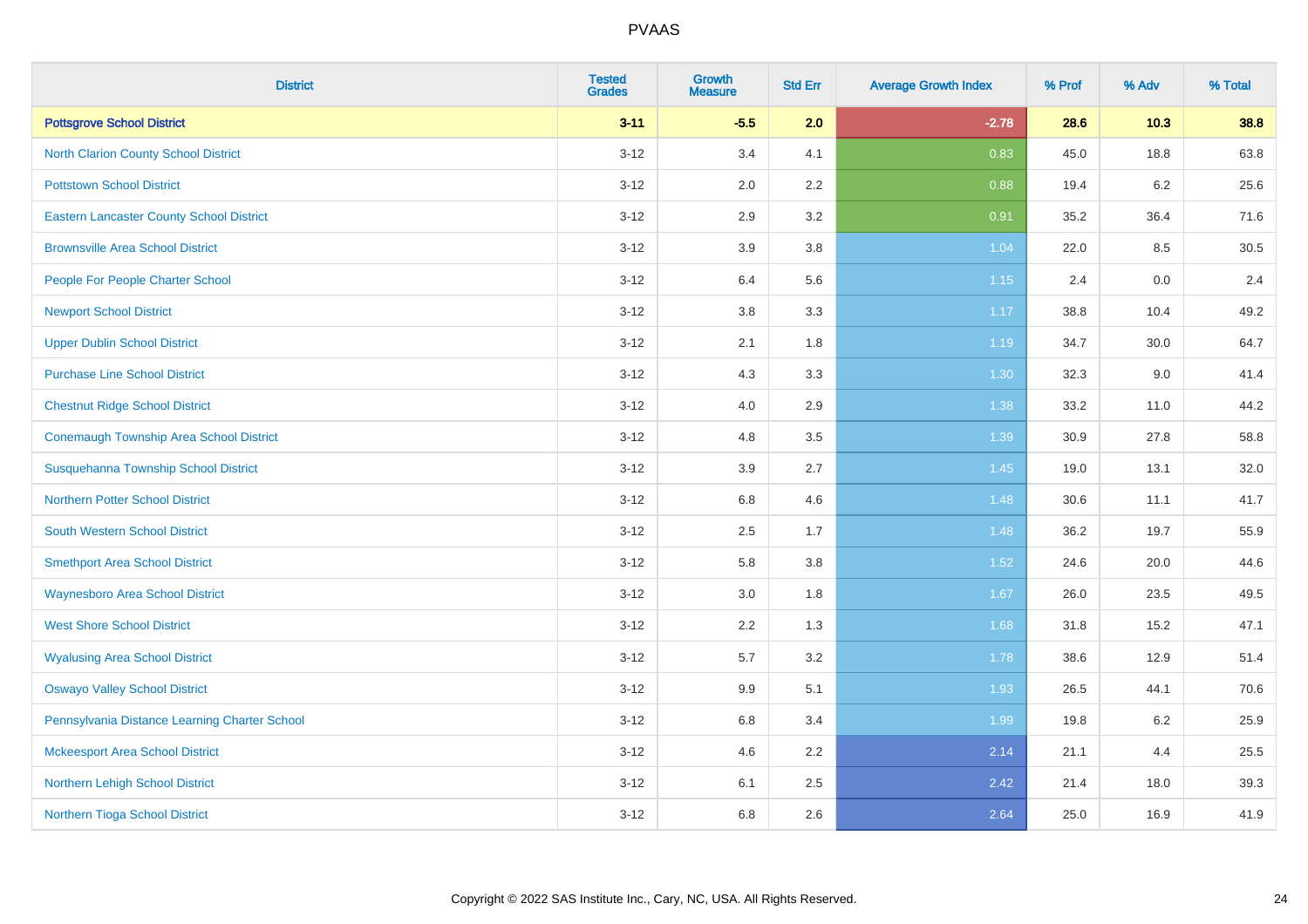| <b>District</b>                           | <b>Tested</b><br><b>Grades</b> | <b>Growth</b><br><b>Measure</b> | <b>Std Err</b> | <b>Average Growth Index</b> | % Prof | % Adv | % Total |
|-------------------------------------------|--------------------------------|---------------------------------|----------------|-----------------------------|--------|-------|---------|
| <b>Pottsgrove School District</b>         | $3 - 11$                       | $-5.5$                          | 2.0            | $-2.78$                     | 28.6   | 10.3  | 38.8    |
| <b>Tamaqua Area School District</b>       | $3 - 12$                       | 6.5                             | 2.4            | 2.72                        | 34.3   | 17.5  | 51.8    |
| <b>Donegal School District</b>            | $3 - 12$                       | 5.9                             | 2.2            | 2.72                        | 34.1   | 23.1  | 57.2    |
| <b>Apollo-Ridge School District</b>       | $3 - 12$                       | 9.5                             | 3.0            | 3.23                        | 34.0   | 9.4   | 43.4    |
| <b>Kutztown Area School District</b>      | $3 - 12$                       | 9.3                             | 2.8            | 3.34                        | 38.5   | 14.6  | 53.2    |
| <b>William Penn School District</b>       | $3 - 12$                       | 7.0                             | 1.9            | 3.61                        | 14.0   | 7.2   | 21.3    |
| <b>Dover Area School District</b>         | $3 - 12$                       | 7.1                             | 1.9            | 3.78                        | 33.0   | 18.7  | 51.7    |
| <b>Juniata County School District</b>     | $3 - 12$                       | 7.7                             | 2.0            | 3.81                        | 22.9   | 18.9  | 41.8    |
| <b>Radnor Township School District</b>    | $3 - 12$                       | 7.5                             | 1.9            | 4.03                        | 33.0   | 38.3  | 71.3    |
| <b>Elizabethtown Area School District</b> | $3 - 12$                       | 7.1                             | 1.7            | 4.19                        | 36.4   | 27.6  | 64.0    |
| <b>West Allegheny School District</b>     | $3 - 12$                       | 8.6                             | 2.0            | 4.34                        | 37.3   | 27.2  | 64.5    |
| <b>Conewago Valley School District</b>    | $3 - 12$                       | 7.6                             | 1.7            | 4.46                        | 41.3   | 19.4  | 60.6    |
| <b>Easton Area School District</b>        | $3 - 12$                       | 6.3                             | 1.3            | 4.91                        | 24.1   | 13.0  | 37.1    |
| Pen Argyl Area School District            | $3 - 12$                       | 12.8                            | 2.5            | 5.10                        | 28.5   | 23.8  | 52.3    |
| Penns Valley Area School District         | $3 - 12$                       | 14.1                            | 2.6            | 5.33                        | 29.6   | 23.3  | 52.9    |
| <b>Hermitage School District</b>          | $3 - 12$                       | 14.0                            | 2.5            | 5.59                        | 34.0   | 27.0  | 61.0    |
| Lampeter-Strasburg School District        | $3 - 12$                       | 11.0                            | 1.9            | 5.69                        | 35.4   | 32.3  | 67.7    |
| <b>Camp Hill School District</b>          | $3 - 12$                       | 20.7                            | 2.9            | 7.00                        | 32.3   | 41.4  | 73.7    |
| <b>Manheim Township School District</b>   | $3 - 12$                       | 10.9                            | 1.5            | 7.51                        | 30.9   | 31.0  | 61.9    |
| <b>Upper Darby School District</b>        | $3 - 12$                       | 11.2                            | 1.4            | 8.28                        | 23.8   | 11.8  | 35.6    |
| <b>Central York School District</b>       | $3 - 12$                       | 12.9                            | 1.5            | 8.64                        | 31.4   | 24.1  | 55.5    |
| <b>Loyalsock Township School District</b> | $3 - 12$                       | 26.7                            | 2.7            | 9.92                        | 36.8   | 35.1  | 71.9    |
| <b>Tyrone Area School District</b>        | $3 - 12$                       | 29.2                            | 2.3            | 12.86                       | 36.6   | 29.1  | 65.7    |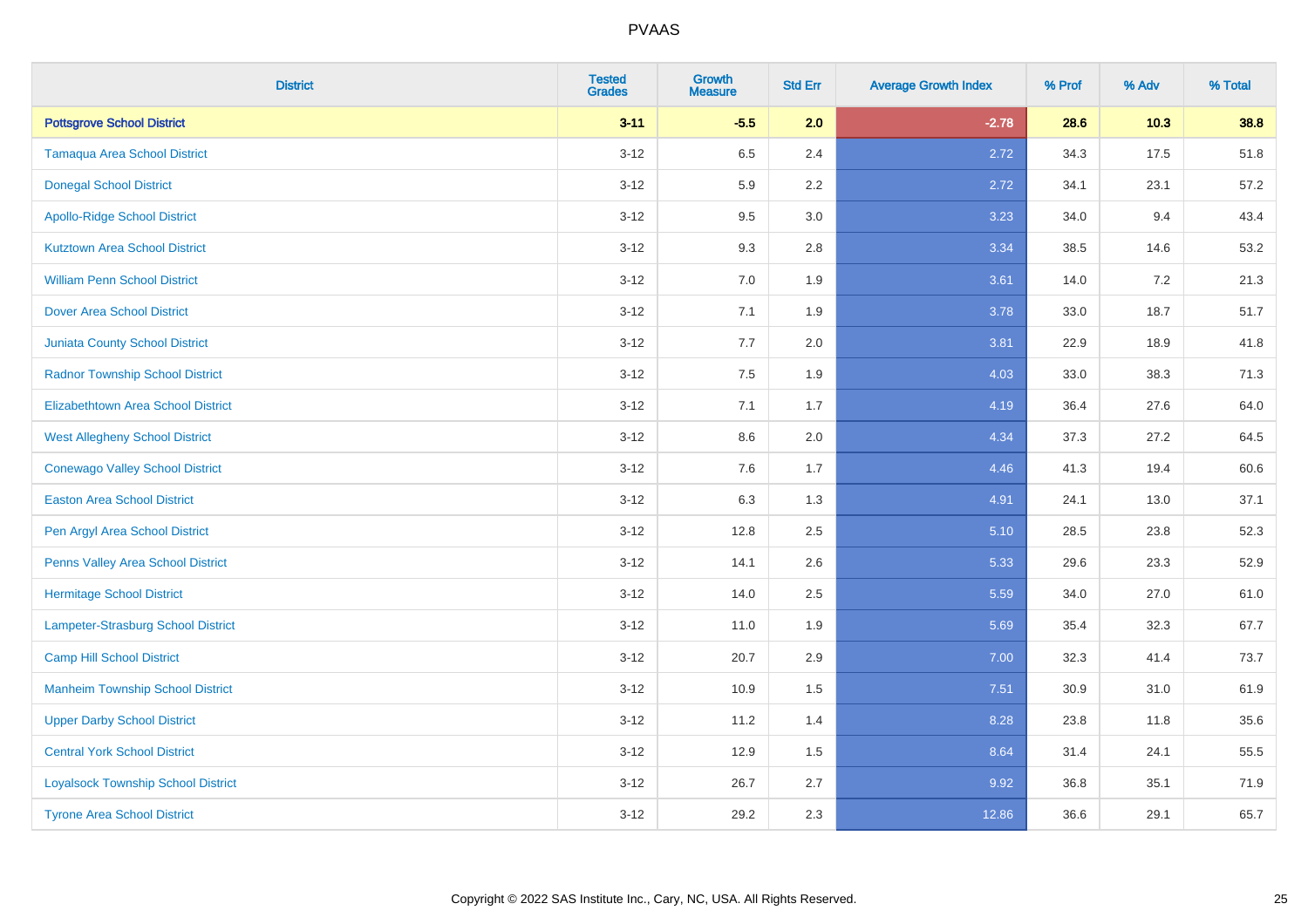| <b>District</b>                                                       | <b>Tested</b><br><b>Grades</b> | <b>Growth</b><br><b>Measure</b> | <b>Std Err</b> | <b>Average Growth Index</b> | % Prof | % Adv | % Total |
|-----------------------------------------------------------------------|--------------------------------|---------------------------------|----------------|-----------------------------|--------|-------|---------|
| <b>Pottsgrove School District</b>                                     | $3 - 11$                       | $-5.5$                          | 2.0            | $-2.78$                     | 28.6   | 10.3  | 38.8    |
| <b>Cumberland Valley School District</b>                              | $3 - 12$                       | 18.6                            | 1.2            | 15.79                       | 31.3   | 39.2  | 70.5    |
| <b>Environmental Charter School At Frick Park</b>                     | $3-9$                          | $-6.2$                          | 3.7            | $-1.67$                     | 25.9   | 3.4   | 29.3    |
| Esperanza Academy Charter School                                      | $4 - 11$                       | 2.1                             | 2.1            | 1.01                        | 14.2   | 3.6   | 17.8    |
| <b>Mastery Charter School - Pickett Campus</b>                        | $6 - 10$                       | 2.7                             | 4.2            | 0.65                        | 20.6   | 0.0   | 20.6    |
| <b>Innovative Arts Academy Charter School</b>                         | $6 - 11$                       | $-7.2$                          | 2.5            | $-2.83$                     | 2.0    | 0.0   | 2.0     |
| La Academia Partnership Charter School                                | $6 - 11$                       | $-15.5$                         | 5.7            | $-2.70$                     | 2.3    | 0.0   | $2.3\,$ |
| Perseus House Charter School Of Excellence                            | $6 - 11$                       | $-6.4$                          | 2.6            | $-2.50$                     | 0.9    | 0.0   | 0.9     |
| Urban Pathways 6-12 Charter School                                    | $6 - 11$                       | $-4.1$                          | 5.7            | $-0.72$                     | 0.0    | 0.0   | 0.0     |
| <b>Evergreen Community Charter School</b>                             | $6 - 11$                       | $-1.1$                          | 4.7            | $-0.23$                     | 34.6   | 26.9  | 61.5    |
| Boys Latin Of Philadelphia Charter School                             | $6 - 12$                       | $-8.0$                          | 2.7            | $-3.02$                     | 1.4    | 0.0   | 1.4     |
| Center For Student Learning Charter School At Pennsbury               | $6 - 12$                       | $-3.3$                          | 6.0            | $-0.55$                     | 23.1   | 0.0   | 23.1    |
| Dr Robert Ketterer Charter School Inc                                 | $6 - 12$                       | 7.1                             | 4.3            | 1.66                        | 7.3    | 1.7   | 9.0     |
| 21st Century Cyber Charter School                                     | $6 - 12$                       | 6.6                             | 2.1            | 3.16                        | 29.0   | 21.8  | 50.8    |
| <b>Mastery Charter School - Gratz Campus</b>                          | $7 - 10$                       | $-9.5$                          | 4.6            | $-2.09$                     | 0.0    | 3.4   | 3.4     |
| Mastery Charter School - Shoemaker Campus                             | $7 - 10$                       | $-2.3$                          | 2.8            | $-0.81$                     | 10.1   | 3.7   | 13.8    |
| <b>Lincoln Park Performing Arts Charter School</b>                    | $7 - 11$                       | $-14.9$                         | 2.7            | $-5.45$                     | 39.3   | 8.9   | 48.2    |
| <b>Achievement House Charter School</b>                               | $7 - 11$                       | $-8.2$                          | 3.6            | $-2.28$                     | 16.7   | 2.8   | 19.4    |
| <b>Mastery Charter High School-Lenfest Campus</b>                     | $7 - 11$                       | $-1.8$                          | 5.8            | $-0.30$                     | 26.3   | 0.0   | 26.3    |
| <b>West Side CTC</b>                                                  | $9 - 10$                       | $-32.0$                         | 3.9            | $-8.16$                     | 5.9    | 0.0   | 5.9     |
| Lehigh Valley Charter High School For The Arts                        | $9 - 10$                       | $-11.8$                         | 2.5            | $-4.76$                     | 28.9   | 5.7   | 34.6    |
| <b>Columbia-Montour AVTS</b>                                          | $9 - 10$                       | $-7.1$                          | 2.8            | $-2.52$                     | 19.5   | 3.2   | 22.7    |
| Preparatory Charter School Of Mathematics, Science, Tech, And Careers | $9 - 10$                       | $-5.1$                          | 2.5            | $-2.03$                     | 6.3    | 1.4   | 7.7     |